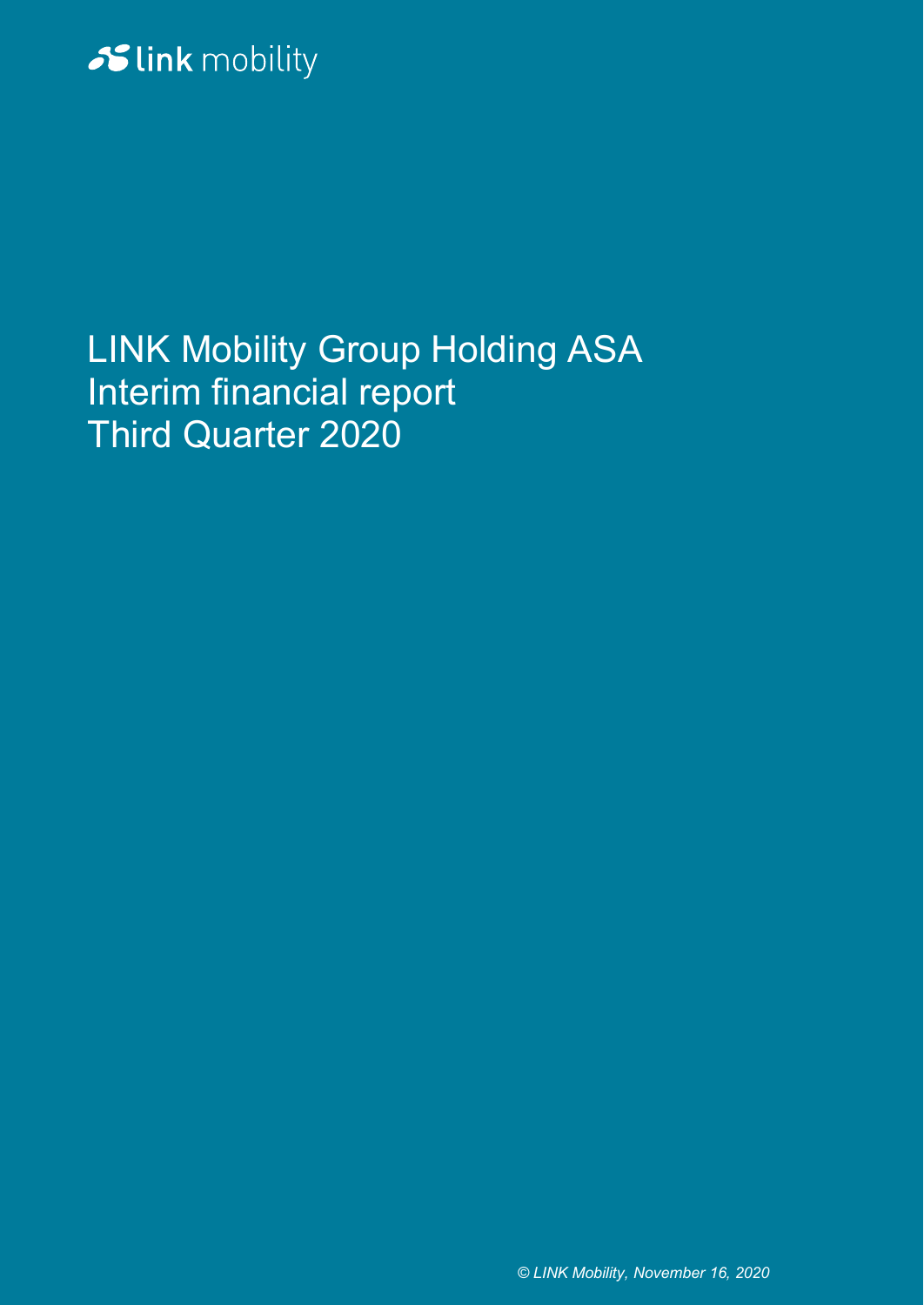### Highlights Third Quarter 2020

- Successful IPO launched on 21<sup>st</sup> October 2020
- Revenue of NOK 828 million or 19 percent reported revenue growth
- Adjusted EBITDA<sup>1</sup> of NOK 89 million and 11 percent margin
- Gross profit to adjusted EBITDA conversion of 43 percent
- Messaging volume of 2 415 million reaching close to 250 million end-users
- Diversified base of  $35.000$  customer accounts<sup>2</sup>
- Strong growth in e-Commerce / Logistics from change in end-user behaviour
- The outbreak of Covid 19 generates new use cases and is expected to accelerate adoption of LINK's CpaaS product portfolio
- Observing rapid traction in several markets for LINK's CPaaS solutions with OTT channels like RCS and WhatsApp experiencing large growth



*1.) Please refer to note 3 for segment information and reconciliation of Alternative Performance Metrics* 

- *2.) Customer accounts invoiced LTM*
- *3.) Net retention rate excluding aggregator clients. The relative change in revenue from the net of upsale, downsale and churn for customers at the start of the period throughout the last 12 months, not considering new customers. Excluding 2019 acquisitions of Terracom and Spot-Hit and other smaller*  acquisitions. Spain is excluded for the quarters Q319-Q220 due to the aggressive behaviour from operators driving down prices. The effect has<br>diminished and represents only a 1 percentage points effect in Q3 20. Group figu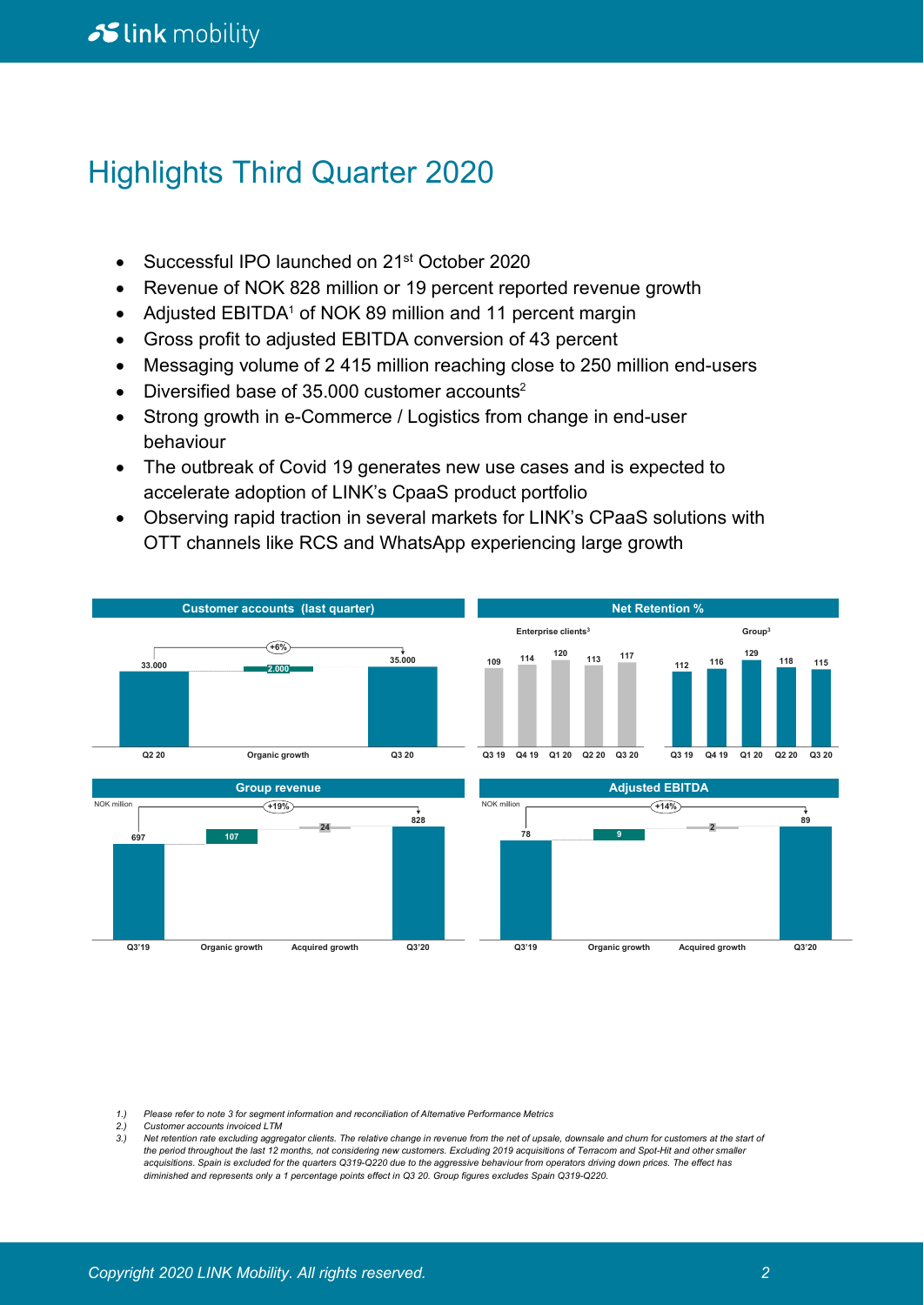## Resilient growth and improved profitability

**LINK Mobility Group (LINK) reports strong revenue growth and solid profitability despite the Covid 19 pandemic. The diversity in customer use cases, geographies and product portfolio have shown resilience through the pandemic resulting in continued growth in volumes, revenues and profitability. Revenue growth is driven by a strong momentum in net retention rate of 117 percent in the enterprise segment. In several markets the pandemic has accelerated adoption of LINK's services and products as new customer needs and use cases have emerged. LINK is well positioned to capitalize on future growth opportunities with the scalable CPaaS infrastructure and rich product offering.**

LINK achieved an operating revenue of NOK 828 million in the third quarter or 19 percent growth compared with corresponding period last year. Organic revenue growth was 15 percent on the back of 10 percent organic growth in messaging volumes. More and more businesses are utilizing LINKs CpaaS solutions to optimize their business and end-user communication driving adoptions rates upwards. Organic revenue growth in the Mobile Messaging segment was 18 percent. A lower organic growth rate of 15 percent for total revenue is due to revenue decline for direct carrier billing which is a mature product with a declining market trend. LINK experienced a rebound in marketing messaging volumes during the quarter, especially in countries where severe Covid 19 lockdown measures were imposed on societies during the previous quarter. LINK is closely monitoring the second wave of Covid 19 infections and the potential impact on the fourth quarter performance. LINK is reiterating the outlook for 2020 communicated in connection with the IPO in October.

During the third quarter LINK managed a messaging volume of 2 415 million which led to an organic revenue growth in the Mobile Messaging segment of 18 percent compared to the same period last year.



The reported growth in adjusted EBITDA was 14 percent or NOK 11 million, whereof NOK 2 million was related to acquisitions compared to corresponding period last year. The adjusted EBITDA margin at 11 percent was in line with the corresponding period last year. 43 percent of the Gross Profit floated through to adjusted EBITDA driven by the scalable business model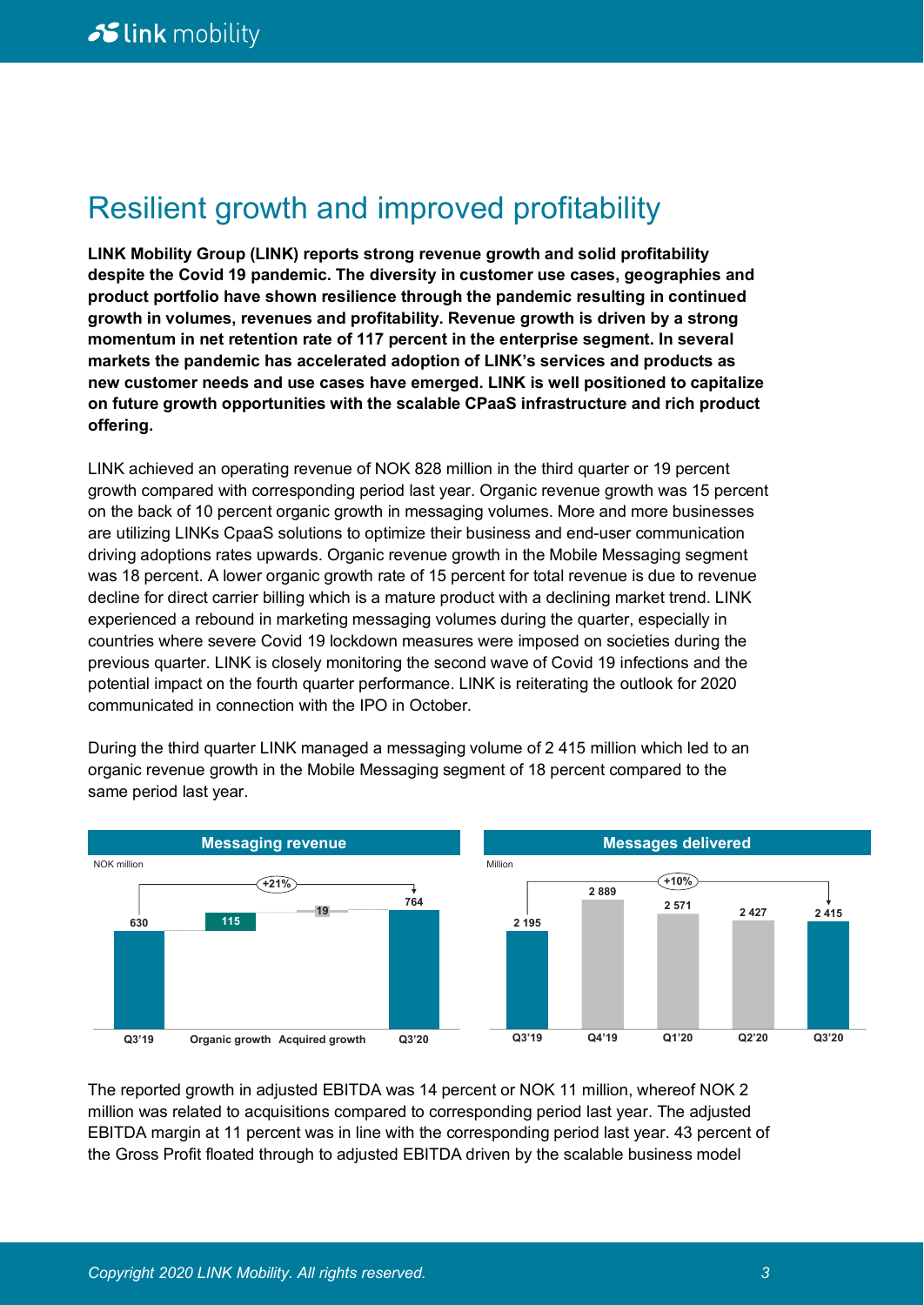where large amounts of volumes and revenues can be produced with small expansion in operating expenses fueling growth in profitability.

## Acquisitions and pro forma financials

The closing of Teracomm and Spot-Hit acquisitions during the third quarter last year impact the full year 2019 pro forma financials of the Group. Below are the updated pro forma (full-year effect of closed acquisitions) key financial numbers for 2019.

| (Amounts in NOK million) $-$<br>excluding websms | 2019 Reported | 2019 Pro forma **) |
|--------------------------------------------------|---------------|--------------------|
| Operating revenues                               | 2.933         | 3.061              |
| Adjusted EBITDA*                                 | 308           | 319                |
| Adjusted EBITDA margin*                          | 10.5%         | 10.4%              |
| Number of messages (million)                     | 9495          | 9 7 3 4            |

On November 16th, LINK acquired the Austrian company websms. Below are the updated estimated pro forma (full-year effect of closed acquisitions) key financial numbers for the first nine months of 2020. Please also refer to note 6 regarding the transaction details.

| (Amounts in NOK million) $-$<br><i>including websms</i> | 2020 YTD Reported | 2020 YTD Pro forma **) |
|---------------------------------------------------------|-------------------|------------------------|
| Operating revenues                                      | 2.545             | 2.667                  |
| Adjusted EBITDA*                                        | 271               | 311                    |
| Adjusted EBITDA margin*                                 | 10.7%             | 11.7%                  |
| Number of messages (million)                            | 7413              | 7 630                  |

*\*) EBITDA adjusted for expenses related to significant one-time, non-recurring events such as acquisitions and restructuring activities.*

*\*\*) Pro forma: FY 2019 includes the acquisition of Teracomm and Spot-Hit consolidated in the Group financials from August and September 2019 respectively. YTD 2020 includes nine months effect of the acquisition of webms (to be consolidated in Group financials from December 2020).* 

## New contracts

LINK generally sees a great demand for multi-channel mobile communication and our enterprise grade solutions. The following material new contracts were signed:

- Eika Gruppen, a large banking group in Norway, has chosen LINK Mobility as a provider of SMS services towards their dialogue activities with customers, partners, and employees
- Coventry Building Society, one of the UK's largest building societies, has chosen LINK's Account Takeover Protection service to support fraud protection measures related to secure customer authentication
- Iberinfo, a large marketing agency, has chosen LINK Mobility for mobile marketing activities in Singapore and Hong Kong.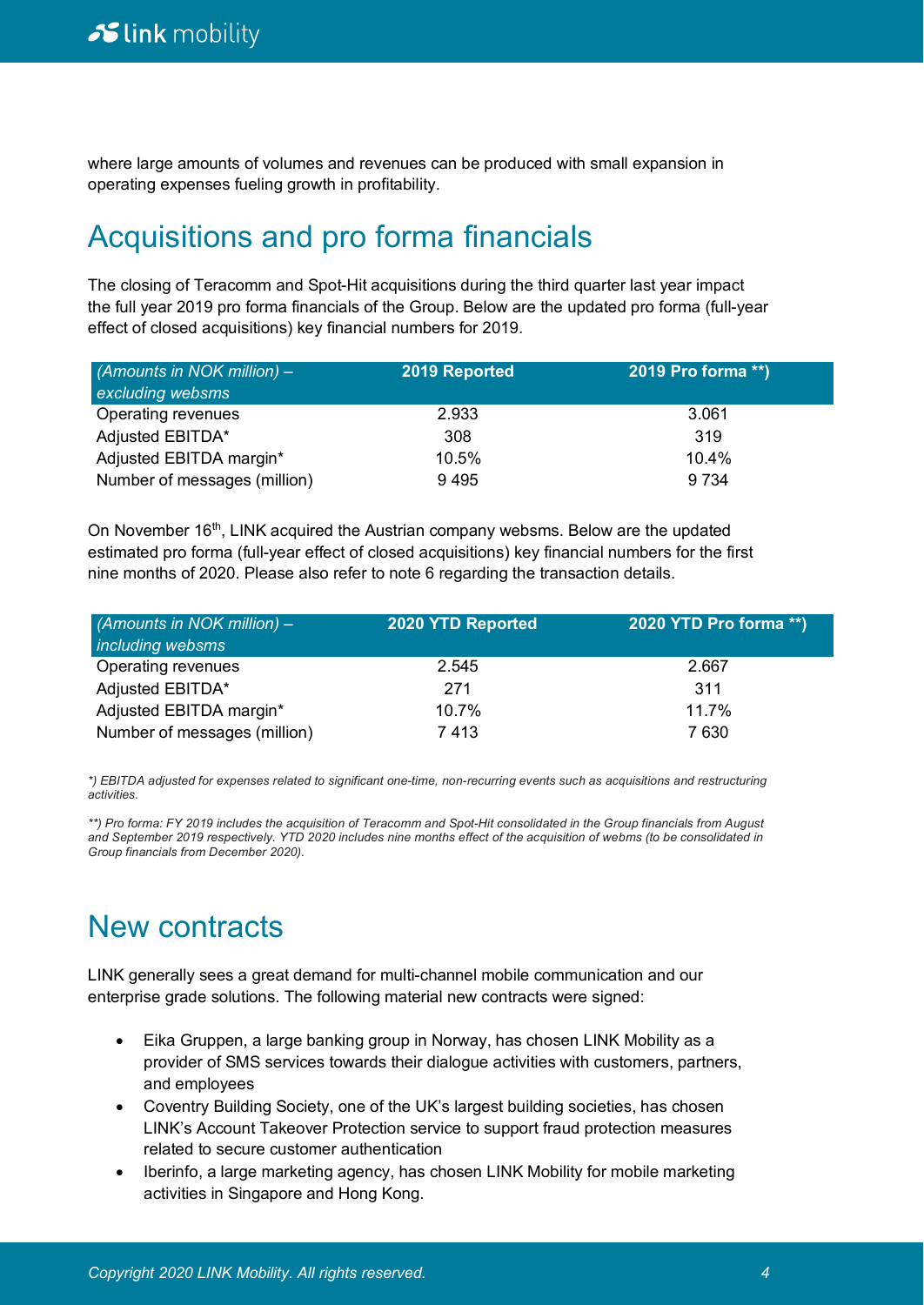- ING DIRECT Spain, a leading Spanish financial services company, has chosen LINK's Operator Mobile Identity API products to prevent account takeover fraud
- Center of Distribution for Supermarket (CDS), a leading supermarket player is Sicily owning several brands, have chosen LINK Multichannel to provide their customers with information and communication flow on an omnichannel basis but with a clear preference for WhatsApp
- ADL SRL, a Spanish medical wholesale company, has chosen LINK Messaging services to communicate with their distributors in Spain
- Rue du Commerce, a large French online and retail stores, has chosen LINK's mobile marketing solution to carry out their summer campaigns on a multichannel basis but focused on the RCS channel with fallback to SMS with visual elements and direct access to their online store
- Intralot, a leading Greek gaming player, will use LINK Mobility SMS connector embedded in their CRM system to engage and communicate with mobile users
- Likeit Solutions, a large Finnish HR software company, has chosen LINK's 2-way messaging gateway API to be embedded into Likeit Solutions' recruitment software
- Airmee, a Swedish last mile delivery solution, has chosen LINK Mobility as their mobile messaging provider of their business crucial communication towards end-users

### Outlook 2020 (excluding websms acquisition)

LINK reiterates the guidance communicated in relation to the IPO on 21st October with the following expected key financial metrics for the full year 2020. LINK expects to exceed the guidance when factoring in the additional contribution from websms.



## Financial Review *(Figures in brackets refer to the same period last year)*

### Group Income Statement

Operating revenues amounted to NOK 828 million (NOK 697 million) or a growth of 19 percent versus same period last year driven by a strong growth momentum on existing clients with a net retention rate of 117 percent for enterprise segment together with an increase in the price per message and positive contribution from the depreciation of NOK compared to foreign currencies. In the third quarter, LINK observes a rebound in growth rates for volumes and revenues deriving from marketing messages after the slow-down during lockdown periods last quarter. Despite some regional volume drops due to Covid 19, the Group's diverse footprint and use cases have shown resilience with revenue and gross profit increasing compared to the same period last year. LINK still observes a minor negative Covid 19 effect regarding smaller retail clients especially in Central and Western Europe.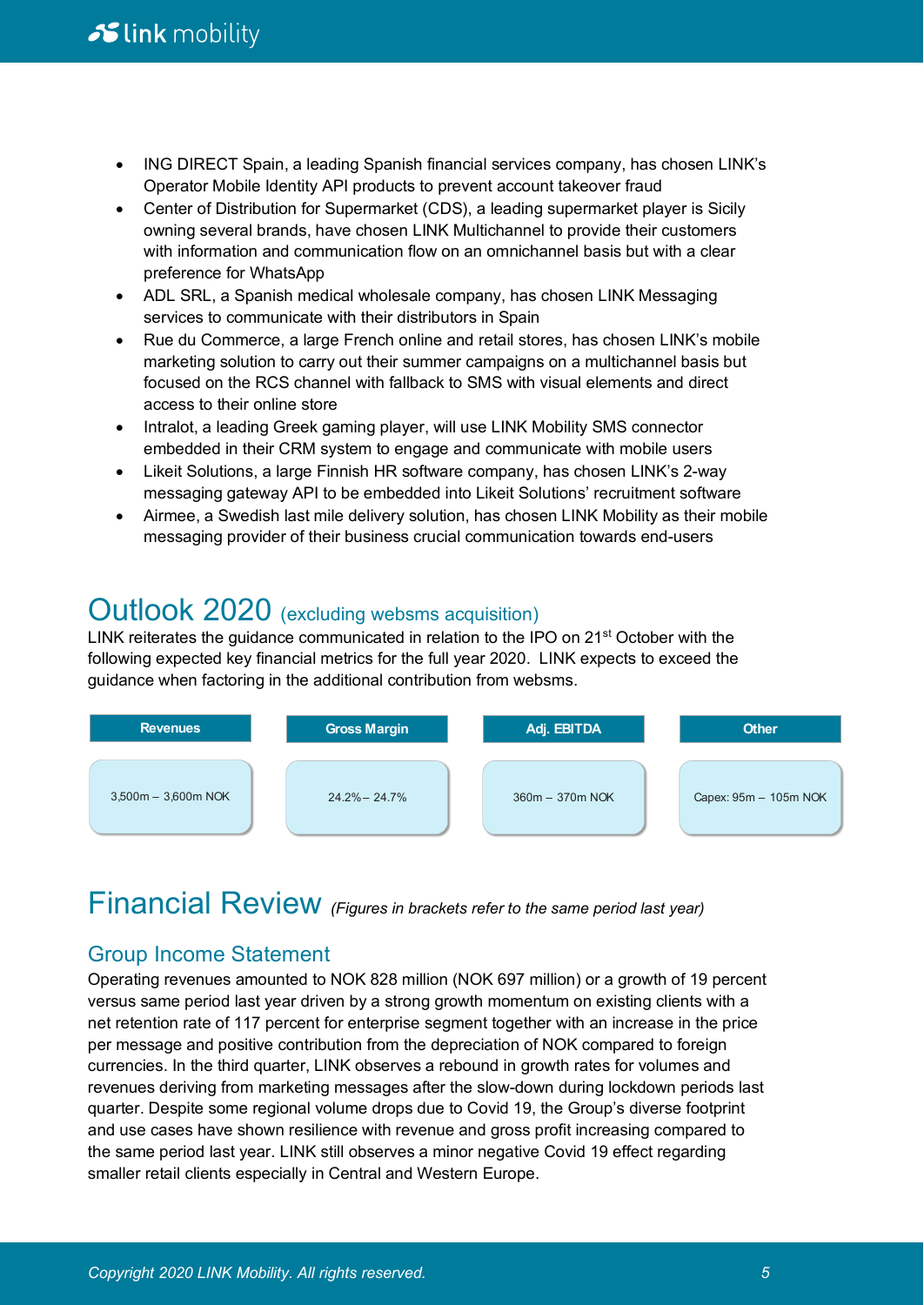For the third quarter, LINK reports an organic revenue growth in Mobile messaging of 18 percent compared to the same period last year. A slightly lower organic growth rate of 15 percent for total revenue is due to a revenue decline for direct carrier billing which is a mature product with a declining market trend.



Reported Gross profit of NOK 207 million or a growth of 16 percent. Organic Gross profit increased by 13 percent. LINK's strategy is to maintain and increase margins by rolling out mobile solution products, introducing highly profitable license models in new markets and targeting the SME clients in LINK's footprint.

Gross margin is mainly influenced by the following factors:

- Acquired entities normally have lower gross margin than the existing LINK footprint and dilutes reported Gross margins.
- Customer mix. High-volume clients have lower margins than SME customers due to their bargaining power, but also drives scalability. Over time, Gross margin fluctuates depending on client mix.
- Product mix. More advanced mobile solution products and use cases enables higher pricing both on licenses and messages as these products enables a higher value for clients and increases Gross margin over time
- Cogs synergies due to increased size and bargaining power towards the operators increase Gross margin over time

Prospectively, we expect the websms acquisition to be accretive to the gross margin profile of the business.



Personnel costs were, in addition to cost of services rendered, the main cost element and amounted to 10 percent of operating revenues in the third quarter (10 percent).

> The adjusted EBITDA, before nonrecurring cost, is reported at NOK 89 million (NOK 78 million) or a 11 percent margin. Organic growth in adjusted EBITDA was 11%.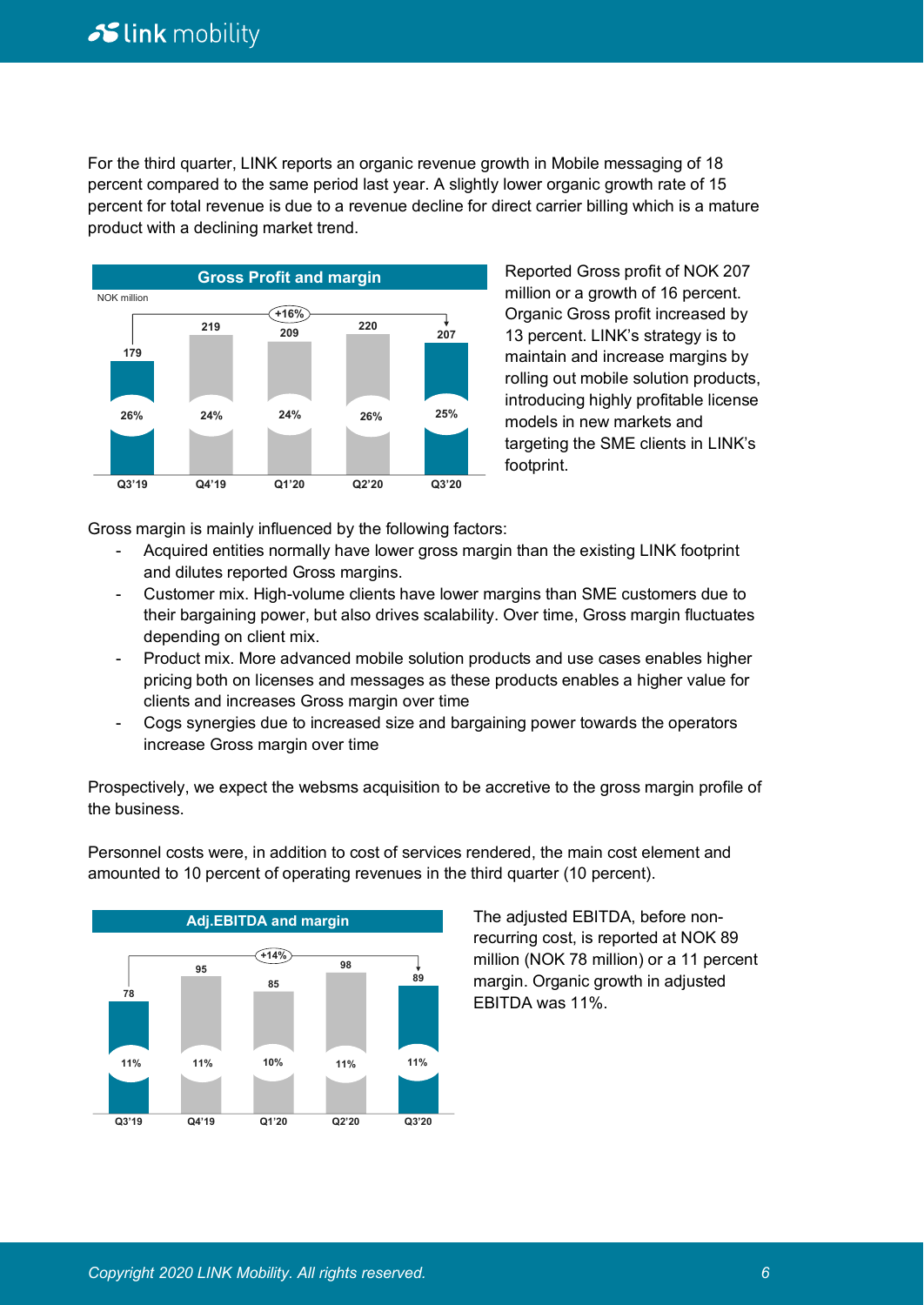EBITDA after non-recurring items is reported at NOK 85 million (NOK 61 million) after deduction of non-recurring cost of NOK 4 million (NOK 17 million) related to acquisitions and restructuring costs.

For the third quarter, depreciation and amortization expense was stable compared to same period last year with NOK 53 million (52 million).

For the third quarter, net financial expenses were NOK 96 million (NOK 95 million). Net interest expense increased by NOK 8 million from increased debt offset by lower effects from foreign currency translation.

Subsequent to the listing on 21<sup>st</sup> October, LINK have repaid debt resulting in a reduction of future interest payments by approximately 50 percent. Please refer to note 6 for information regarding the repayment.

### Balance sheet, financing, and liquidity

Non-current assets amounted to NOK 5 576 million (NOK 5 297 million), the increase is attributable to currency effects on goodwill.

Trade receivables and other receivables amounted to NOK 648 million (NOK 582 million), the increase is attributable to timing of collection as well as increased volume. Cash and cash equivalents are NOK 626 million (NOK 168 million); the increase is due increased focus on working capital and drawing from available debt facilities.

Trade and accounts payable increased and were NOK 1 296 million (NOK 675 million). The increase was mainly related to the approved settlement of preferred shares of NOK 414 million which was decided as a repayment connected to the IPO as described in the prospectus.

Total equity amounted to NOK 1 992 million (NOK 2 399 million) or 29 percent (40 percent) of balance sheet value. The reduction was due to the redemption of preferred shares resolved in connection with the IPO.

Long-term liabilities amounted to NOK 3 464 million (NOK 2 921 million). Further details are included in note 5.

In the third quarter, net cash from operating activities was NOK 61 million (NOK 15 million). The improved cash flow was driven by growth in EBITDA and improved working capital development. Cash from investing activities is negative NOK 18 million (negative NOK 108 million) as there were no acquisitions in the period. Cash flow from financing activities is NOK 8 million (NOK 79 million). The change was due to draw on debt facilities same period last year to fund acquisitions and timing of interest payments due to variance in interest periods.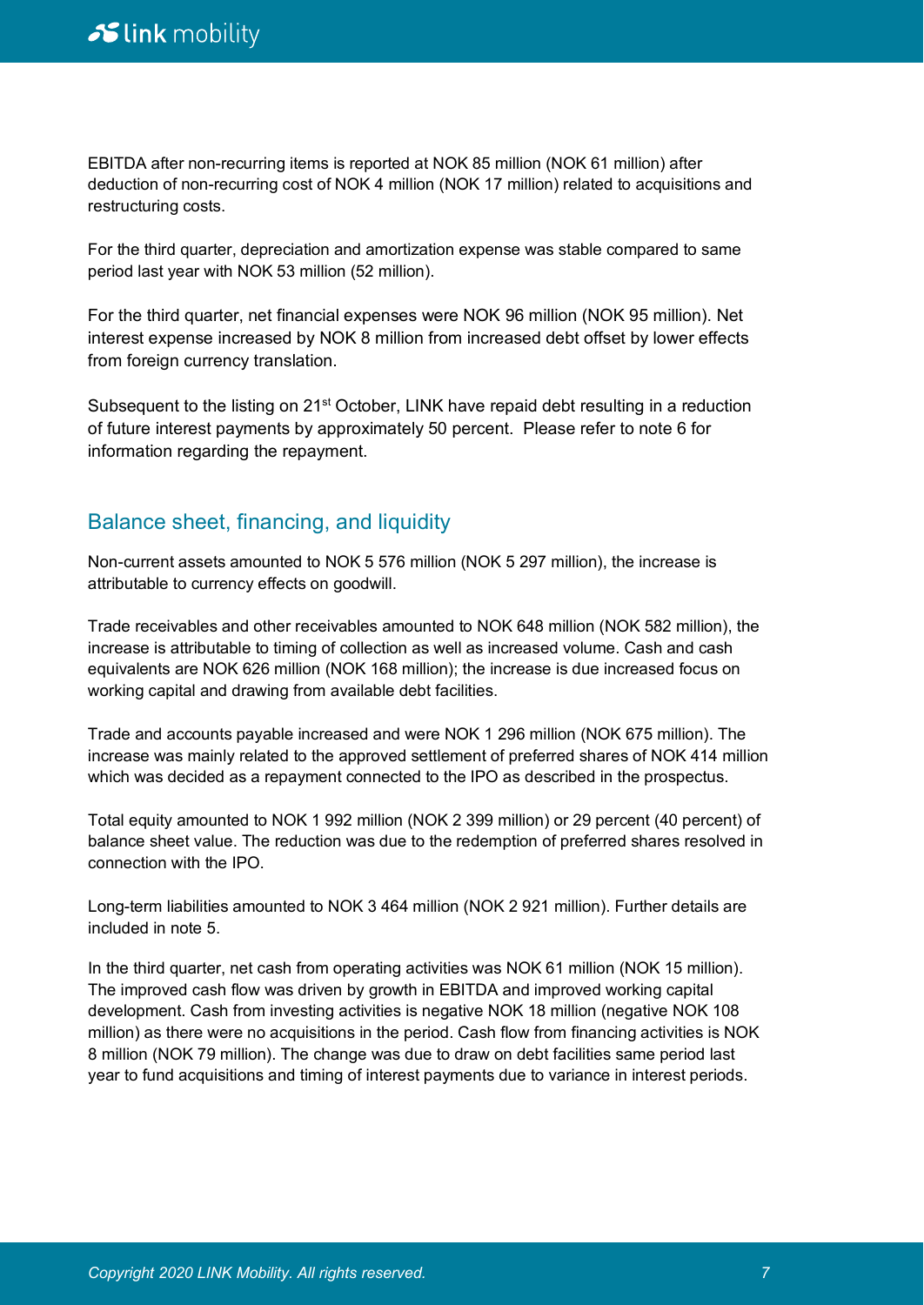## Condensed consolidated income statement

| <b>Condensed consolidated income</b> |             |           |           |                  |                  |                |
|--------------------------------------|-------------|-----------|-----------|------------------|------------------|----------------|
| statement (NOKk)                     | <b>Note</b> | Q3 2020*  | Q3 2019*  | <b>YTD 2020*</b> | <b>YTD 2019*</b> | <b>YE 2019</b> |
| Total operating revenue              | 3           | 827 647   | 696 811   | 2 545 276        | 2 032 926        | 2 932 707      |
| Direct cost of services rendered     |             | (620 572) | (518 285) | (1908883)        | (1499090)        | (2179806)      |
| Gross profit                         |             | 207 075   | 178 526   | 636 393          | 533 836          | 752 901        |
|                                      |             |           |           |                  |                  |                |
| Payroll and related expenses         |             | (81931)   | (67725)   | (253 488)        | (222 052)        | (307513)       |
| Other operating expenses             |             | (36384)   | (32710)   | (111 501)        | (99510)          | (137 839)      |
| <b>Adjusted EBITDA</b>               |             | 88759     | 78 091    | 271 404          | 212 275          | (307548)       |
|                                      |             |           |           |                  |                  |                |
| Restructuring costs                  |             | (1729)    | (9631)    | (20978)          | (44795)          | (69967)        |
| Share based compensation             |             |           | (20)      |                  | (20)             |                |
| Expenses related to acquisitions     |             | (2034)    | (7503)    | (5382)           | (23 152)         | (27168)        |
| <b>EBITDA</b>                        | 3           | 84 996    | 60 938    | 245 044          | 144 307          | 210 414        |
|                                      |             |           |           |                  |                  |                |
| Depreciation and amortization        |             | (52939)   | (52002)   | (160 442)        | (154960)         | (247369)       |
| <b>Operating profit (loss)</b>       |             | 32 057    | 8935      | 84 602           | (10653)          | (36955)        |
|                                      |             |           |           |                  |                  |                |
| Finance income and finance expenses  |             |           |           |                  |                  |                |
| Net currency exchange gains (losses) | 5           | (37686)   | (40060)   | (221 471)        | (2 177)          | 3785           |
| Net interest expense                 | 5           | (57429)   | (49611)   | (166 199)        | (141930)         | (192369)       |
| Net other financial expenses         |             | (433)     | (5010)    | (2424)           | (5485)           | (5317)         |
| Finance income (expense)             |             | (95548)   | (94681)   | (390095)         | (149593)         | (193901)       |
|                                      |             |           |           |                  |                  |                |
| Profit (loss) before income tax      | 3           | (63491)   | (85746)   | (305493)         | (160 245)        | (230 856)      |
|                                      |             |           |           |                  |                  |                |
| Income tax                           |             | (5028)    | (400)     | (7723)           | (3046)           | (2 178)        |
| Profit (loss) for the period         |             | (68519)   | (86146)   | (313 216)        | (163 291)        | (233 034)      |
|                                      |             |           |           |                  |                  |                |
| <b>Profit attributable to:</b>       |             |           |           |                  |                  |                |
| Owners of the company                |             | (68519)   | (86146)   | (313 216)        | (163 291)        | (233034)       |
|                                      |             |           |           |                  |                  |                |
| Earnings per share (NOK/share)       |             |           |           |                  |                  |                |
| Earnings per share                   |             | (0, 32)   | (0, 40)   | (1, 45)          | (0, 76)          | (1,09)         |
| Diluted earnings per share           |             | (0, 32)   | (0, 40)   | (1, 45)          | (0,76)           | (1,09)         |
|                                      |             |           |           |                  |                  |                |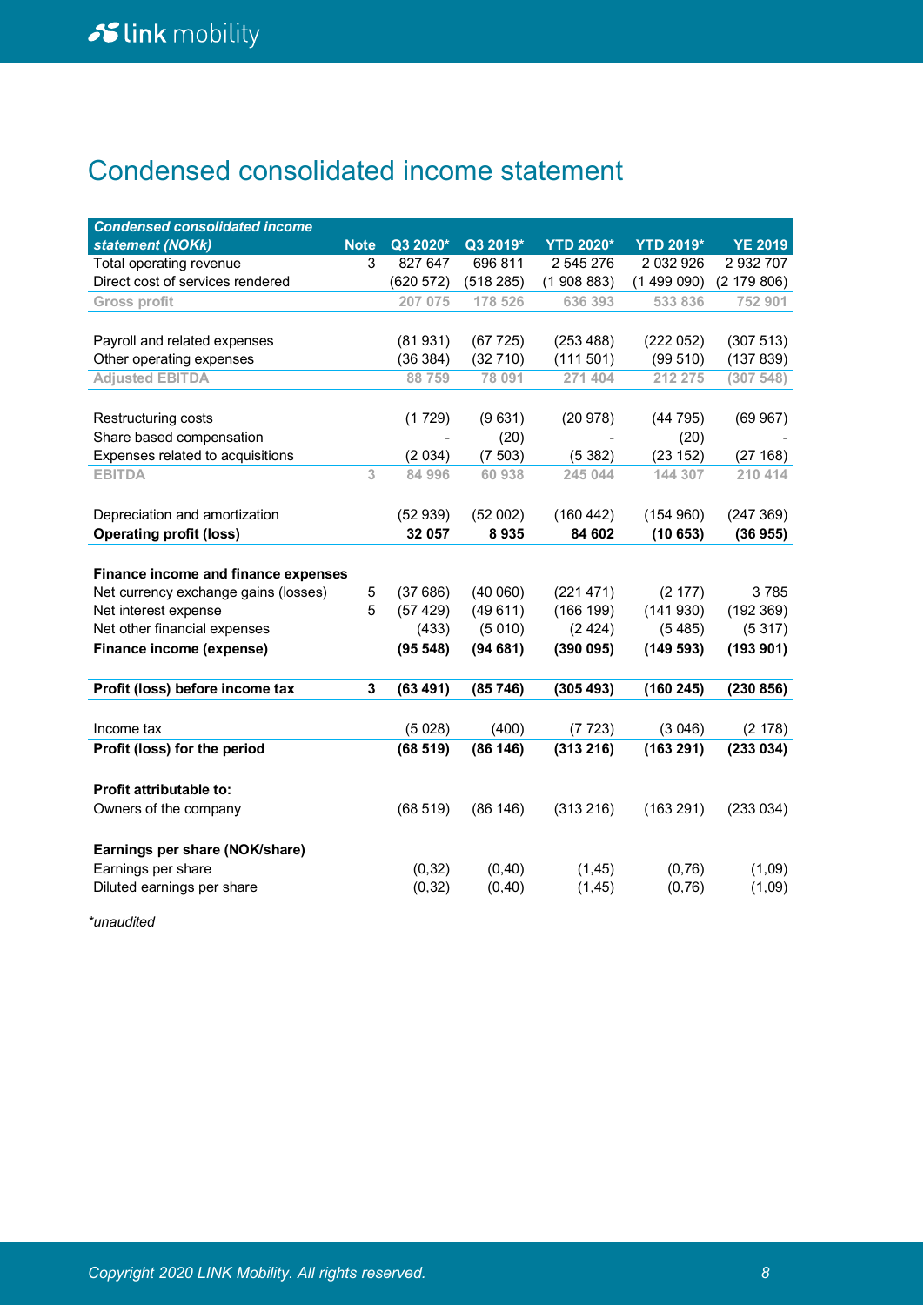## Condensed consolidated statement of comprehensive income

| <b>Condensed consolidated Statement of</b><br>comprehensive income (NOKk)                          | Q3 2020* | Q3 2019* | <b>YTD 2020*</b> | <b>YTD 2019*</b> | <b>YE 2019</b> |
|----------------------------------------------------------------------------------------------------|----------|----------|------------------|------------------|----------------|
| Profit (loss) for the period                                                                       | (68519)  | (86146)  | (313 216)        | (163291)         | (233 034)      |
| Other comprehensive income                                                                         |          |          |                  |                  |                |
| Items that may be reclassified to profit or loss                                                   |          |          |                  |                  |                |
| Translation differences of foreign operations                                                      | 45 557   | 57 4 24  | 372 573          | (23045)          | (12603)        |
| Net other comprehensive income that may be<br>reclassified to profit or loss in subsequent periods | 45 557   | 57 424   | 372 573          | (23045)          | (12603)        |
| Items that will not be reclassified to profit or loss<br>in subsequent periods                     |          |          |                  |                  |                |
| Other comprehensive income for the period                                                          | 45 557   | 57 4 24  | 372 573          | (23045)          | (12 603)       |
| Total comprehensive income for the period                                                          | (22 962) | (28722)  | 59 356           | (186 336)        | (245637)       |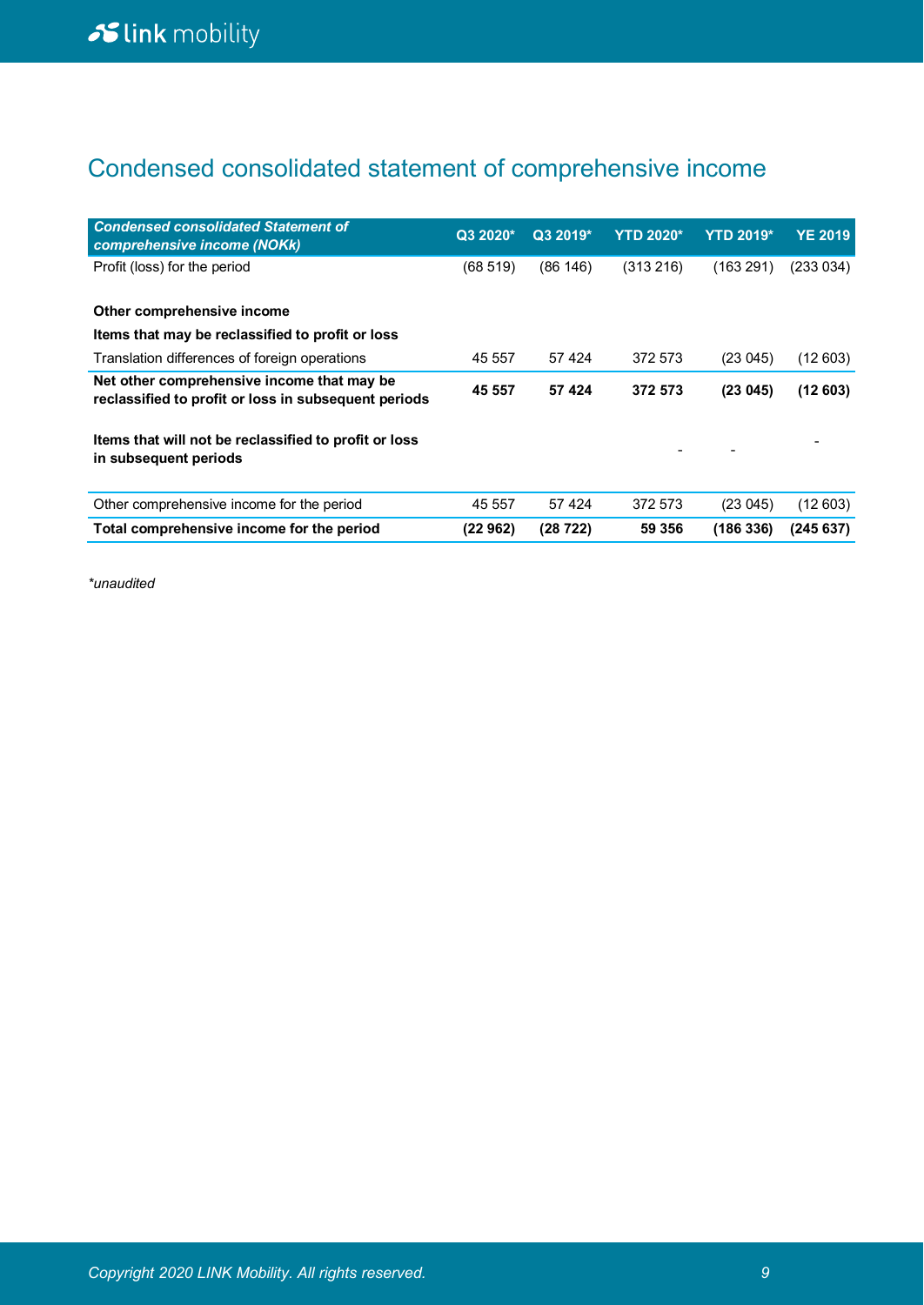## Condensed consolidated statement of financial position

| <b>Condensed consolidated statement of</b> |             |             |                        |           |
|--------------------------------------------|-------------|-------------|------------------------|-----------|
| financial position (NOKk)                  | <b>Note</b> | 30.09.2020* | 30.09.2019* 31.12.2019 |           |
| <b>Assets</b>                              |             |             |                        |           |
| <b>Non-current assets</b>                  |             |             |                        |           |
| Goodwill                                   |             | 3 686 882   | 3 385 853              | 3 389 875 |
| Other intangible assets                    |             | 1778811     | 1803 135               | 1761704   |
| Deferred tax asset                         |             | 68 250      | 59 853                 | 56 858    |
| <b>Equipment and fixtures</b>              |             | 20 631      | 19720                  | 21 493    |
| Right-of-use assets                        |             | 20 112      | 27 378                 | 24 283    |
| Other non-current assets                   |             | 1614        | 1 0 7 3                |           |
| <b>Total non-current assets</b>            |             | 5 576 301   | 5 297 013              | 5 254 213 |
|                                            |             |             |                        |           |
| <b>Current assets</b>                      |             |             |                        |           |
| Trade and other receivables                |             | 648 237     | 582 322                | 669 360   |
| Cash and cash equivalents                  |             | 626 346     | 167 631                | 147 198   |
| <b>Total current assets</b>                |             | 1 274 583   | 749 953                | 816 558   |
|                                            |             |             |                        |           |
| <b>Total assets</b>                        |             | 6850885     | 6 046 966              | 6 070 771 |
|                                            |             |             |                        |           |
| <b>Equity and liabilities</b>              |             |             |                        |           |
| Share capital                              |             | 1 0 7 1     | 1 081                  | 1 0 8 1   |
| Share premium and other reserves           |             | 2 317 892   | 2 725 266              | 2 725 406 |
| Accumulated translation differences        |             | 497 947     | 114 932                | 125 374   |
| Retained earnings (accumulated losses)     |             | (824929)    | (441 969)              | (511713)  |
| <b>Total equity</b>                        |             | 1991981     | 2 399 310              | 2 340 149 |
|                                            |             |             |                        |           |
| Long-term liabilities                      |             |             |                        |           |
| Long-term borrowings                       | 5           | 3 127 162   | 2 533 023              | 2 487 304 |
| Lease liabilities                          | 5           | 13 969      | 18851                  | 12 0 20   |
| Deferred tax liabilities                   |             | 321 261     | 331 262                | 309 101   |
| Other long-term liabilities                | 5           | 1443        | 38 079                 | 38 758    |
| <b>Total long-term liabilities</b>         |             | 3 463 835   | 2921215                | 2 847 182 |
|                                            |             |             |                        |           |
| <b>Short-term liabilities</b>              |             |             |                        |           |
| Short-term borrowings                      | 5           | 96 620      | 48 886                 | 48 218    |
| Lease liabilities                          | 5           | 6984        | 9 3 1 4                | 13 090    |
| Trade and other payables                   |             | 1 295 546   | 674 863                | 819 180   |
| Income tax payable                         |             | (4082)      | (6622)                 | 2953      |
| <b>Total short-term liabilities</b>        |             | 1 395 068   | 726 441                | 883 440   |
|                                            |             |             |                        |           |
| <b>Total liabilities</b>                   |             | 4 858 904   | 3 647 655              | 3730622   |
|                                            |             |             |                        |           |
| <b>Total equity and liabilities</b>        |             | 6 850 885   | 6 046 966              | 6 070 771 |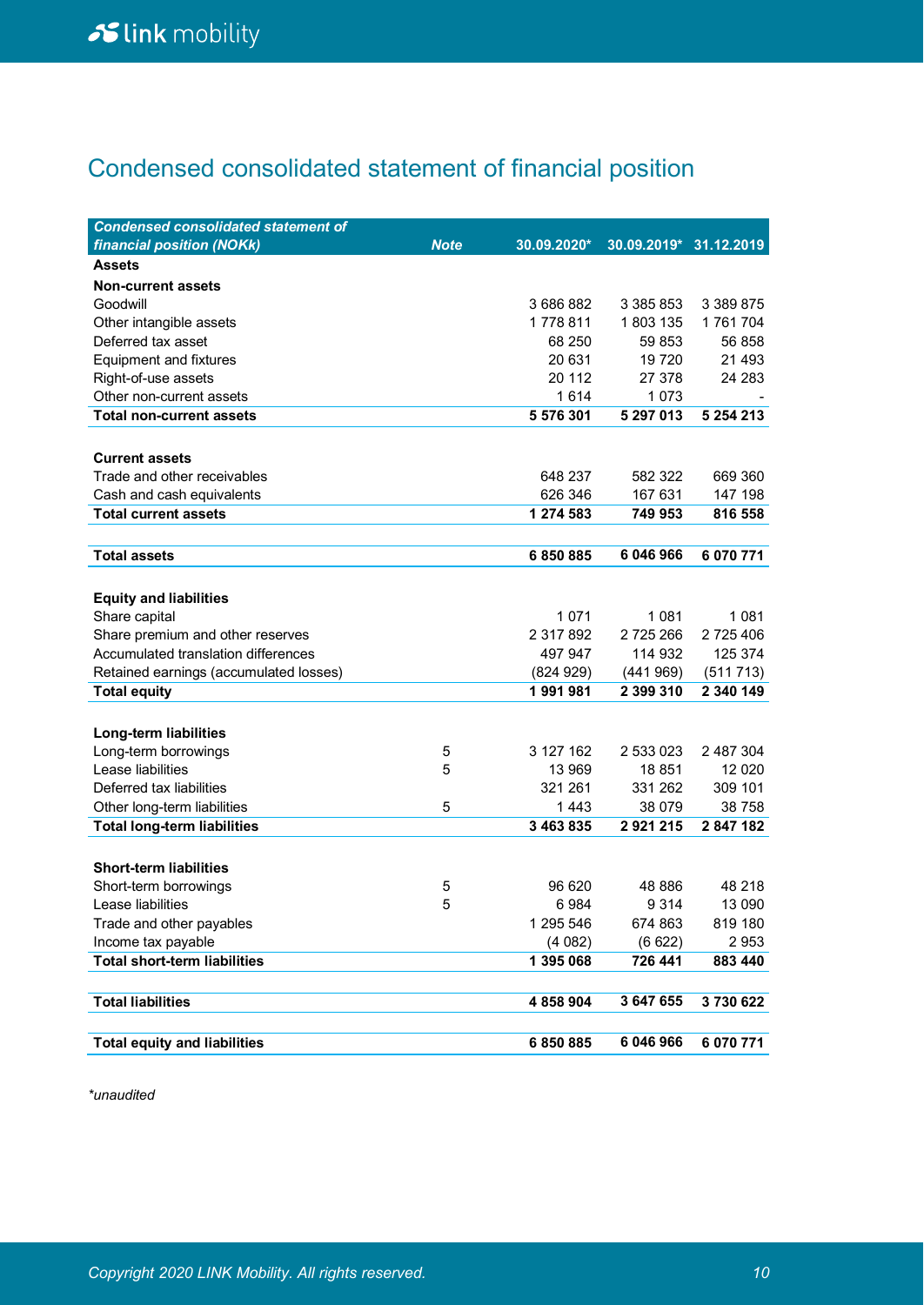### Condensed consolidated statement of changes in equity

*Condensed consolidated statement of changes in equity (NOKk)*

|                                           | <b>Share</b><br>capital  | <b>Share</b><br>premium<br>and other<br><b>reserves</b> | <b>Accumulated</b><br>translation<br><b>differences</b> | <b>Retained</b><br>earnings<br><i>(accumulated)</i><br>losses) | <b>Total equity</b> |
|-------------------------------------------|--------------------------|---------------------------------------------------------|---------------------------------------------------------|----------------------------------------------------------------|---------------------|
| Balance at 01 January 2020                | 1081                     | 2 725 406                                               | 125 374                                                 | (511713)                                                       | 2 340 149           |
| Comprehensive income for the year         |                          |                                                         |                                                         |                                                                |                     |
| Profit (loss) for the period              |                          |                                                         |                                                         | (313 216)                                                      | (313 216)           |
| Other comprehensive income (loss) for the |                          |                                                         |                                                         |                                                                |                     |
| period, net of income tax                 | $\overline{\phantom{0}}$ |                                                         | 372 573                                                 |                                                                | 372 573             |
| Total comprehensive income for the year   | ٠                        | ۰                                                       | 327 015                                                 | (313 216)                                                      | 59 356              |
| Issue of ordinary shares                  | 3                        | 6 105                                                   |                                                         |                                                                | 6 108               |
| Redemption of preference shares           | (13)                     | (413 620)                                               | $\blacksquare$                                          |                                                                | (413633)            |
| Total contributions by and distributions  |                          |                                                         |                                                         |                                                                |                     |
| to the owners                             | (10)                     | (407 514)                                               | ٠                                                       |                                                                | (407 525)           |
| Balance at 30 September 2020 *            | 1071                     | 2 317 892                                               | 497 947                                                 | (824929)                                                       | 1 991 981           |

|                                           |              | <b>Share</b>    | <b>Accumulated</b> | <b>Retained</b> |                     |
|-------------------------------------------|--------------|-----------------|--------------------|-----------------|---------------------|
|                                           |              | premium         | translation        | earnings        |                     |
|                                           | <b>Share</b> | and other       | <b>differences</b> | (accumulated    |                     |
|                                           | capital      | <b>reserves</b> |                    | losses)         | <b>Total equity</b> |
| Balance at 01 January 2019                | 1068         | 2 694 969       | 137 977            | (278 678)       | 2 555 336           |
| Comprehensive income for the year         |              |                 |                    |                 |                     |
| Profit (loss) for the period              |              |                 |                    | (163 291)       | (163 291)           |
| Other comprehensive income (loss) for the |              |                 |                    |                 |                     |
| period, net of income tax                 | ۰            |                 | (23 045)           |                 | (23 045)            |
| Total comprehensive income for the year   | -            |                 | (23045)            | (163 291)       | (186 336)           |
| Issue of ordinary shares                  | 14           | 30 297          | $\blacksquare$     |                 | 30 311              |
| Total contributions by and distributions  |              |                 |                    |                 |                     |
| to the owners                             | 14           | 30 297          | ۰                  | -               | 30 311              |
| Balance at 30 September 2019 *            | 1081         | 2 725 266       | 114 932            | (441 969)       | 2 399 310           |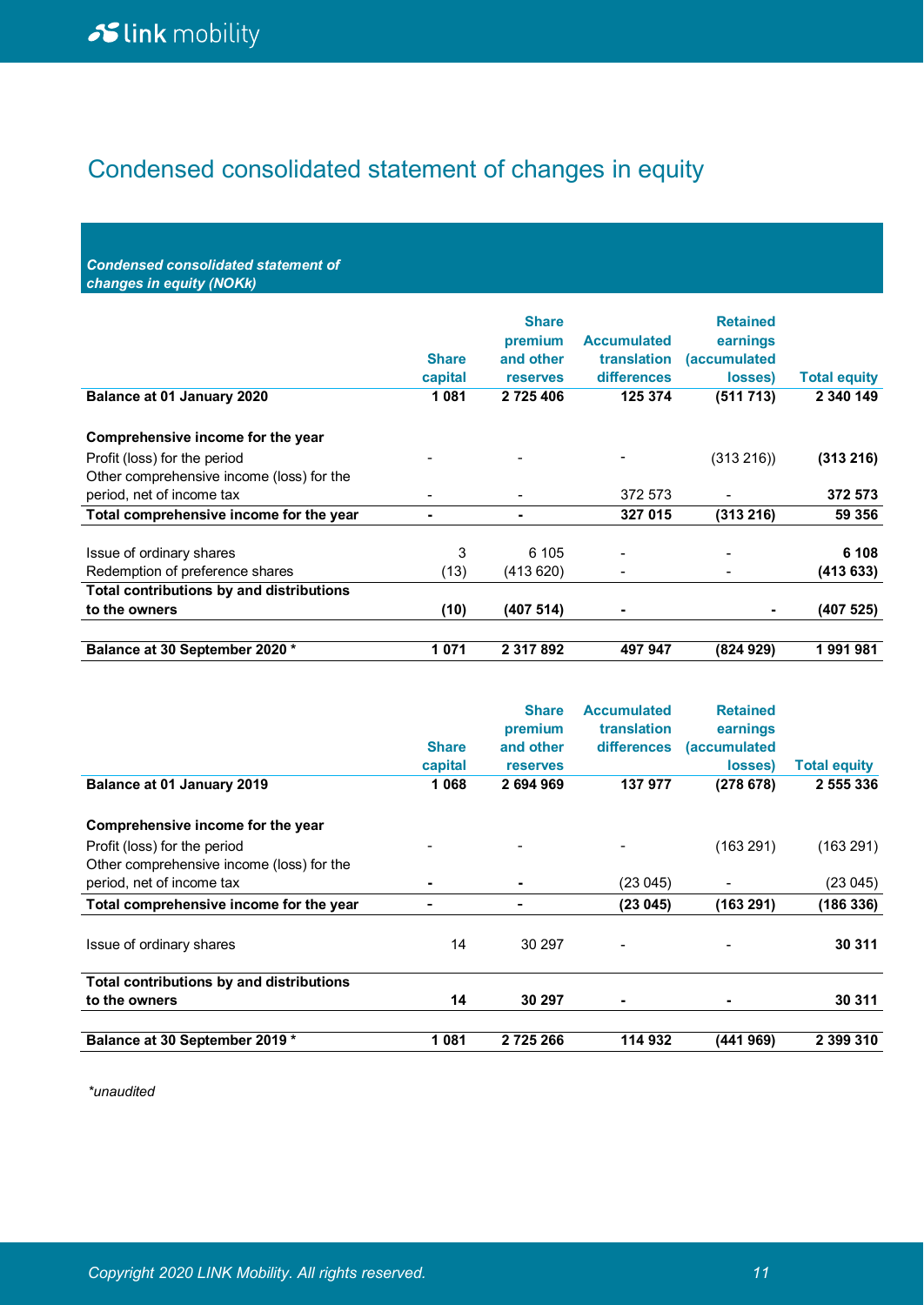## Condensed consolidated statement of cash flows

| <b>Condensed consolidated statement of cash flows</b> |             |          |          |                  |                  |                |
|-------------------------------------------------------|-------------|----------|----------|------------------|------------------|----------------|
| (NOKK)                                                | <b>Note</b> | Q3 2020* | Q3 2019* | <b>YTD 2020*</b> | <b>YTD 2019*</b> | <b>YE 2019</b> |
| Cash flow from operating activities                   |             |          |          |                  |                  |                |
| Profit (loss) before tax                              |             | (63491)  | (85746)  | (305 493)        | (160245)         | (230 856)      |
|                                                       |             |          |          |                  |                  |                |
| Adjustments for:                                      |             |          |          |                  |                  |                |
| Taxes paid                                            |             | (9 850)  | (11 570) | (29761)          | (27872)          | (36 430)       |
| Finance income (expense)                              |             | 95 548   | 94 681   | 390 095          | 149 593          | 193 901        |
| Depreciation and amortization                         |             | 52 939   | 52 002   | 160 442          | 154 960          | 247 369)       |
| Change in trade and other receivables                 |             | (37004)  | 6 0 8 2  | 85 675           | 32 923           | (31 255)       |
| Change in trade and other payables                    |             | 18 638   | (103974) | (48147)          | (121369)         | 1757           |
| Change in other provisions                            |             | 4 5 0 4  | 63 984   | (14 111)         | 54 068           | 53 843         |
| Net cash flow from operating activities               |             | 61 286   | 15 460   | 238 699          | 82 056           | 198 328        |
|                                                       |             |          |          |                  |                  |                |
| Cash flow from investing activities                   |             |          |          |                  |                  |                |
| Payment for equipment and fixtures                    |             | (1798)   | (1036)   | (2 286)          | (6633)           | (9972)         |
| Payment for intangible assets                         |             | (16645)  | (22974)  | (62 145)         | (76956)          | (120 861)      |
| Payment for acquisition of subsidiary, net of cash    |             |          |          |                  |                  |                |
| acquired                                              |             |          | (83 878) | (3791)           | (303 858)        | (303 285)      |
| Purchase price adjustment (subsidiary, net of cash)   |             |          |          |                  |                  |                |
| Net cash flow from investing activities               |             | (18443)  | (107888) | (68 222)         | (387 447)        | (434 117)      |
|                                                       |             |          |          |                  |                  |                |
| <b>Cash flow from financial activities</b>            |             |          |          |                  |                  |                |
| Proceeds on issue of shares                           |             | 3684     |          | 6 147            |                  |                |
| Proceeds from borrowings                              | 5           | 34 664   | 128 839  | 586 062          | 542 941          | 502 891        |
| Repayment of borrowings                               | 5           | (21867)  | (6)      | (140553)         | (97921)          | (97927)        |
| Interest paid                                         |             | (5873)   | (4411)   | (105 555)        | (120979)         | (168659)       |
| Principal elements of lease payments                  |             | (2853)   | (3 477)  | (9 079)          | (9572)           | (13111)        |
| Other financial items                                 |             |          | (2 038)  |                  | (8 130)          | (8130)         |
| Net cash flow from financial activities               |             | 7755     | 79 176   | 337 021          | 306 339          | 215 063        |
|                                                       |             |          |          |                  |                  |                |
| Effect of changes in foreign exchange rates           |             | (1785)   | 1911     | (28 350)         | (1927)           | (686)          |
|                                                       |             |          |          |                  |                  |                |
| Net change in cash and cash equivalents               |             | 48 812   | (11340)  | 479 148          | (979)            | (21 412)       |
| Cash and cash equivalents at the beginning for the    |             |          |          |                  |                  |                |
| period                                                |             | 577 534  | 178 971  | 147 198          | 168 610          | 168 610        |
| Cash and cash equivalents at the end of the           |             |          |          |                  |                  |                |
| period                                                |             | 626 346  | 167 631  | 626 346          | 167 631          | 147 198        |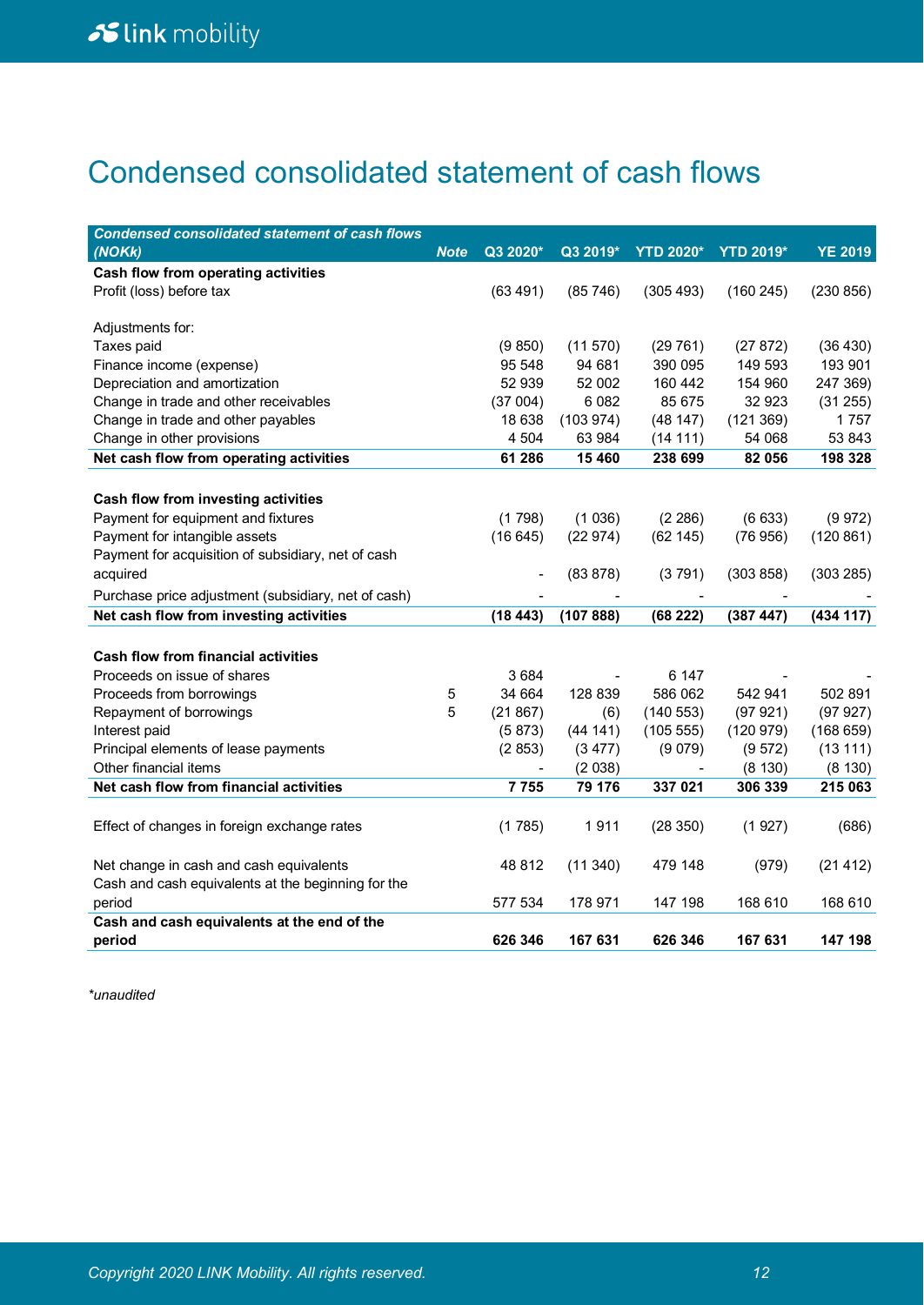### Selected notes to the accounts

### Note 1 – General information

LINK Mobility Group Holding ASA is the parent company of LINK Mobility Pecunia AS, which in turn owns LINK Mobility Group AS.

The Board of Directors approved the condensed interim financial statements for the nine months ended 30 September 2020 for publication on 17 November 2020. These Group financial statements have not been subject to audit or review.

LINK Mobility Group Holding ASA ("LINK") is a public limited company registered in Norway. The Company is one of Europe's leading CPaaS providers within mobile communication, specializing in messaging and digital services. Headquartered in Oslo, Norway, the Group has approximately 457 employees and operates in 17 countries.

### Note 2 – Basis for preparation and significant accounting policies

The consolidated condensed interim financial report for the nine-month reporting period ended 30 September 2020 has been prepared in accordance with Accounting Standard IAS 34 *Interim Financial Reporting*.

The interim report does not include all the notes of the type normally included in an annual financial report. Accordingly, this report is to be read in conjunction with Group's annual report for 2019, which has been prepared according to IFRS as adopted by the EU.

The preparation of interim financial statements requires the Group to make certain estimates and assumptions that affect the application of accounting policies and reported amounts of assets, liabilities, income, and expenses. Estimates and judgements are continually evaluated by the Group based on historical experience and other factors, including expectations of future events that are deemed to be reasonable under the circumstances. Actual results may differ from these estimates. The most significant judgements used in preparing these interim financial statements and the key areas of estimation uncertainty are the same as those applied in the consolidated annual report for 2019.

The annual report for 2019 provides a description of the uncertainties and potential business impact from the COVID-19 pandemic. This extraordinary situation creates risk and affects estimates and judgements used in preparing these interim financial statements as its effects are unforeseeable and not possible to quantify accurately. The Group has experienced varied effects of COVID-19.

Goodwill and other Intangible assets with an indefinite useful economic life are not amortized but are tested annually for impairment. The company performs an impairment test for goodwill on an annual basis or when there are circumstances which would indicate that the carrying value of goodwill may be impaired. When assessing impairment, assets are grouped into cash generating units (CGU's).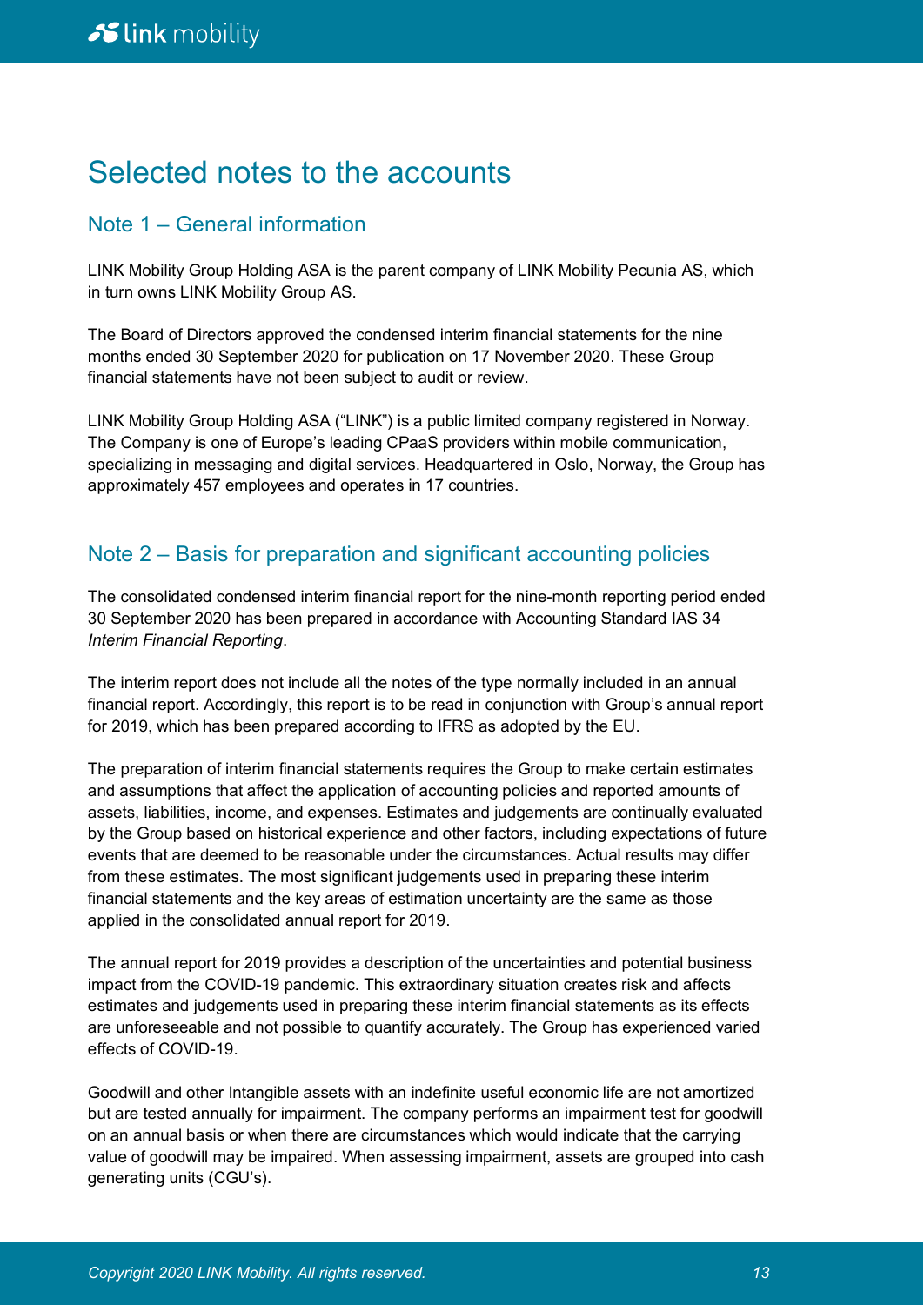The presentation currency of the consolidated financial statement is Norwegian kroner (NOK), which is also the functional currency of the parent company. Unless otherwise stated, amounts presented are in thousands of NOK.

The accounting policies applied in the preparation of the consolidated interim financial statements are consistent with those applied in the preparation of the annual IFRS financial statements for the year ended December 31, 2019, except for the estimation of income tax and the adoption of new and amended standards as set out below.

IAS 33 *Earnings per share* and IFRS 8 *Operating Segments* have been applied in these interim financial statements. These standards are not mandatory for entities that do not have shares traded in a public market or that file or are in the process of filing financial statements with a regulatory organization and have thus not been applied in prior periods. Prior period information has been amended to reflect the requirements set out in IAS 33 and IFRS 8.

Operating segments are reported in the same manner as internal reporting to the chief operating decision maker. The chief operating decision maker, who is responsible for allocating resources to and assessing performance of operating segments, is defined as the Board of Directors. Group costs consist of any operational expenditures incurred in LINK Mobility Group AS, LINK Mobility Pecunia AS, or LINK Mobility Group Holding ASA.

For information related to amendments to standards, new standards, and interpretations effective from 01 January 2020, please refer to the Group Annual Report for 2019. None of the amendments, standards, or interpretations effective from 01 January 2020 have had a significant impact on the Group's consolidated interim financial information.

### Note 3 – Segment reporting

The Group reports revenue, gross margin (revenue less direct costs) and adjusted EBITDA in functional operating segments to the Board of Directors (the Group's chief operating decision makers). While LINK uses all three measures to analyze performance, the Group's strategy of profitable growth means that adjusted EBITDA is the prevailing measure of performance (refer to alternate performance measures).

An examination of operating units based on market maturity and product development as well as geography identifies four natural reporting segments. These are Northern Europe, Western Europe, Central Europe and Global Messaging; these represent market clusters. Generally, regions are segregated into similar geographic locations as these follow similar market trends. Global Messaging includes all regions with aggregator traffic; the other three have mainly enterprise traffic.

The regions are:

#### **Northern Europe**

The Nordics is composed of Norway, Sweden, Denmark, Finland and Baltics.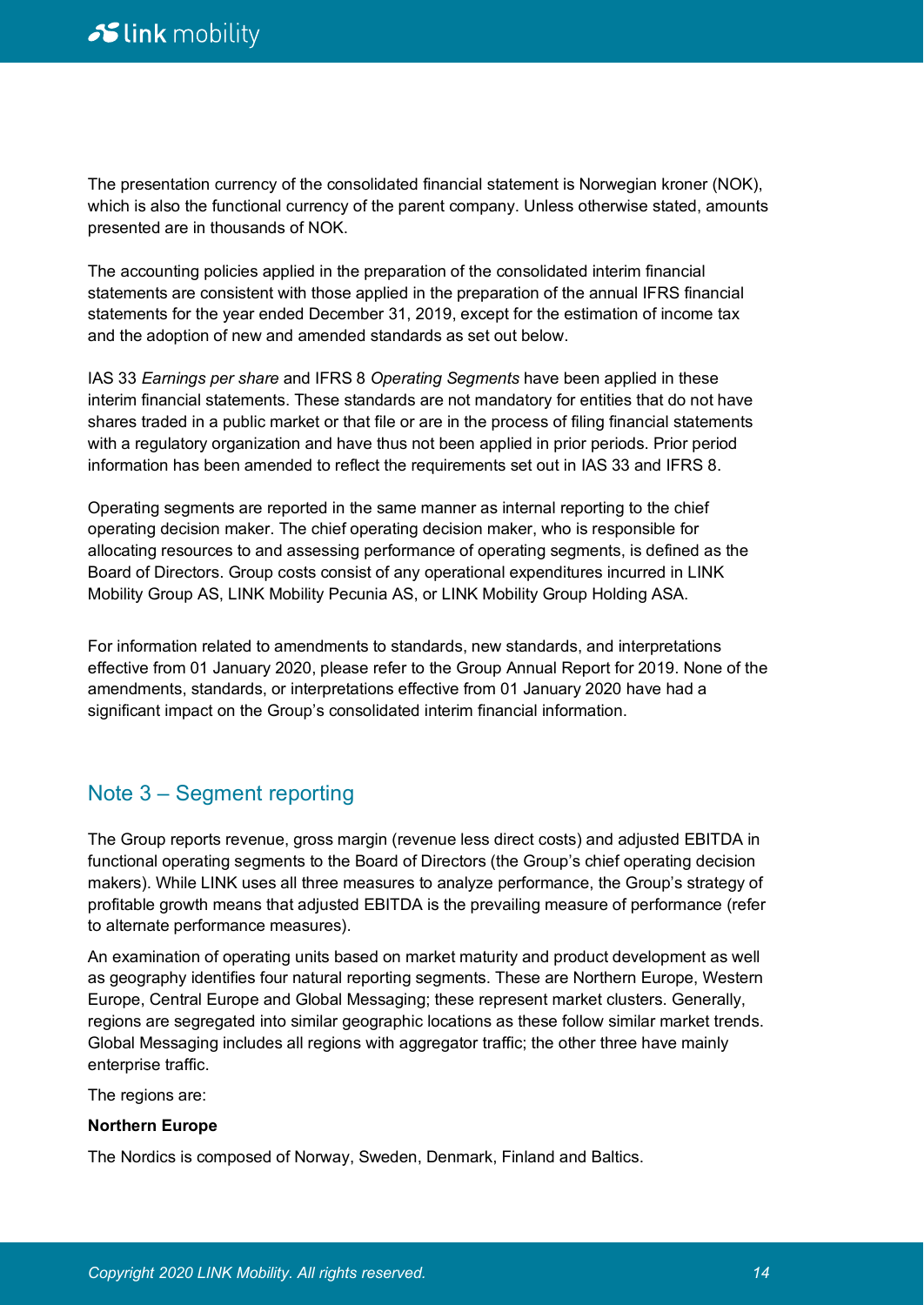#### **Central Europe**

Central Europe is composed of Bulgaria, Romania, North Macedonia, Poland, Hungary, Germany and Austria.

#### **Western Europe**

Western Europe is composed of Spain, France, the United Kingdom and Italy.

#### **Global Messaging**

Global messaging is comprised of non-enterprise traffic and is representative of either standalone business or as a component of revenues in countries included above. If a business is comprised of both enterprise and wholesale/aggregator transactions, the latter is segregated here. The Swiss operation Horisen Messaging is included here.

Wholesale/aggregator business is defined as an operating unit within LINK Mobility's industry, and that use LINK Mobility connections in markets where they do not have such connections themselves. This business can generally be referred to, at least partly, as a direct competitor that use LINK connections. Smaller local aggregators cannot be expected to be covered efficiently by Global Messaging and as such they are still subject to local management.

| <b>Revenues by segment</b> | Q3 2020* | Q3 2019* | <b>YTD 2020*</b> | <b>YTD 2019*</b> | <b>Year 2019</b> |
|----------------------------|----------|----------|------------------|------------------|------------------|
| Northern Europe            | 272 480  | 226 212  | 817 714          | 694 584          | 980 105          |
| <b>Central Europe</b>      | 186 650  | 165438   | 560 870          | 437 772          | 639 486          |
| <b>Western Europe</b>      | 265 784  | 215 071  | 799 931          | 656 954          | 956 616          |
| Global Messaging           | 102 733  | 90 091   | 366 761          | 243 615          | 356 499          |
| <b>Total Revenues</b>      | 827 647  | 696 811  | 2 545 276        | 2 032 926        | 2932707          |

| <b>Gross profit by segment</b> | Q3 2020* | Q3 2019* | <b>YTD 2020*</b> | <b>YTD 2019*</b> | <b>Year 2019</b> |
|--------------------------------|----------|----------|------------------|------------------|------------------|
| Northern Europe                | 82 218   | 74 047   | 255 228          | 229 852          | 312 713          |
| <b>Central Europe</b>          | 48 450   | 41 300   | 142 719          | 114 099          | 167 235          |
| <b>Western Europe</b>          | 65 229   | 54 135   | 202 226          | 161 147          | 232 853          |
| Global Messaging               | 11 178   | 9 0 4 4  | 36 220           | 28 738           | 40 100           |
| <b>Total Gross profit</b>      | 207 075  | 178 526  | 636 393          | 533836           | 752 901          |

| <b>Adjusted EBITDA by segment</b> | Q3 2020* | Q3 2019* | <b>YTD 2020*</b> | <b>YTD 2019*</b> | <b>Year 2019</b> |
|-----------------------------------|----------|----------|------------------|------------------|------------------|
| Northern Europe                   | 57 079   | 47 077   | 176 021          | 143 438          | 194 266          |
| <b>Central Europe</b>             | 27 788   | 24 817   | 85 733           | 68 493           | 101 021          |
| <b>Western Europe</b>             | 27 312   | 18 221   | 82 430           | 49 4 24          | 83 834           |
| Global Messaging                  | 5400     | 5427     | 17842            | 19 595           | 26 603           |
| <b>Group Costs</b>                | (28 820) | (17 450) | (90622)          | (68675)          | (97 783)         |
| <b>Total Adjusted EBITDA</b>      | 88759    | 78 091   | 271 404          | 212 275          | 307 941          |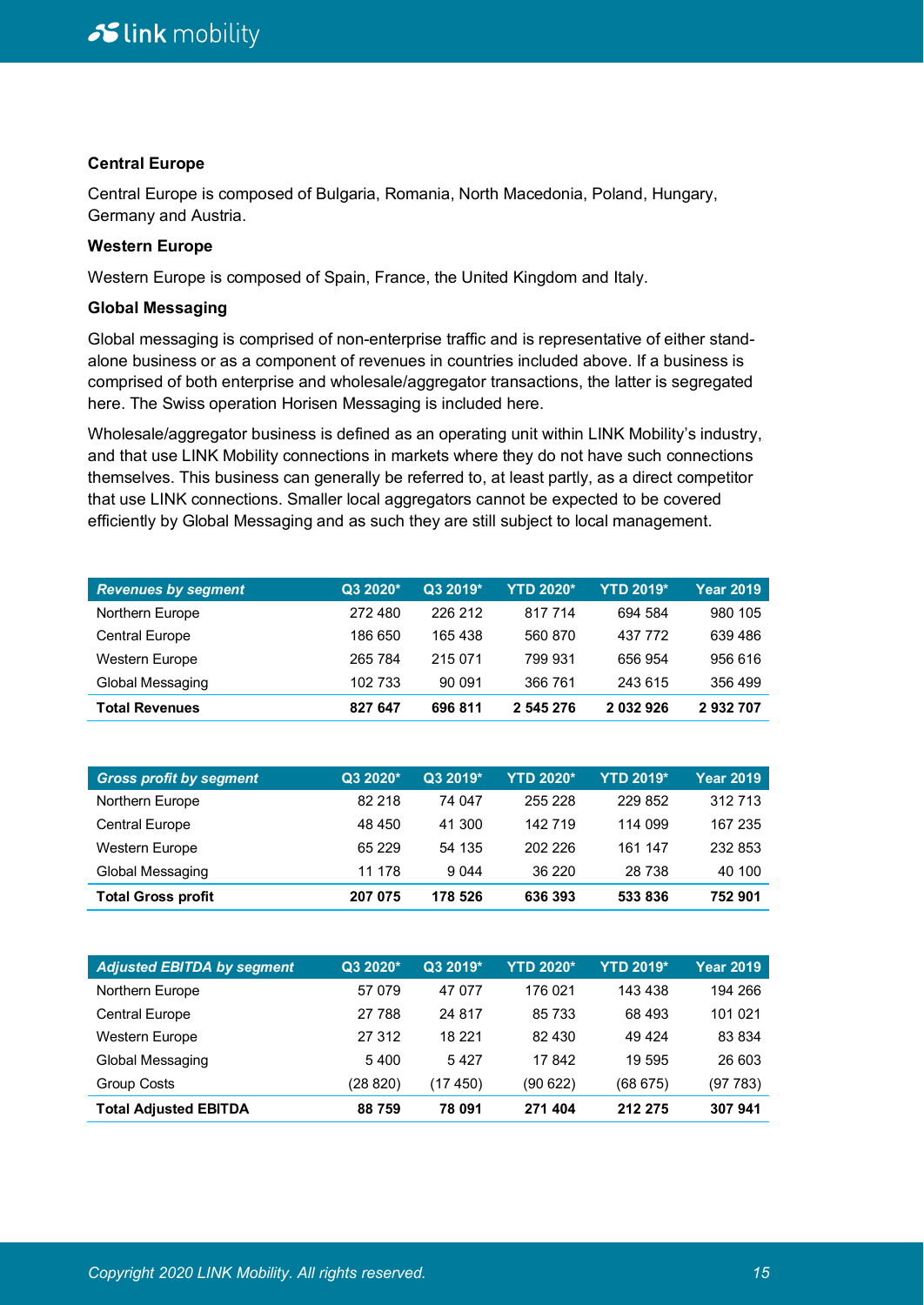| <b>Reconciliation of Adjusted</b><br><b>EBITDA to Group profit (loss)</b><br>before income tax | Q3 2020* | Q3 2019* | <b>YTD 2020*</b> | <b>YTD 2019*</b> | <b>Year 2019</b> |
|------------------------------------------------------------------------------------------------|----------|----------|------------------|------------------|------------------|
| <b>Adjusted EBITDA</b>                                                                         | 88759    | 78 091   | 271404           | 212 275          | 307 548          |
| Non-recurring items*                                                                           | (3763)   | (17 154) | (26360)          | (67 967)         | (97134)          |
| Depreciation and amortization                                                                  | (52 939) | (52 002) | (160 442)        | (154960)         | (247369)         |
| <b>Operating profit</b>                                                                        | 32 057   | 8935     | 84 602           | (10653)          | (36955)          |
| Finance income (expense)                                                                       | (95 548) | (94681)  | (390 095)        | (149 593)        | (193 901)        |
| Profit (loss) before income tax                                                                | (63 491) | (85 746) | (305 493)        | (160 245)        | (230 856)        |

\*Non-recurring items is comprised of amounts that relate entirely to the company. Costs related to mergers and acquisitions, personnel cost deemed to be non-recurring, restructuring expenses, advisors, licenses, and sales and marketing are included in this reconciliation line item (this list is not exhaustive).

### Note 4 – Related party transactions

Related party transactions are made on terms equivalent to those that prevail in arm's length transactions and are made only if such terms can be substantiated. For the three months period ended 30 September 2020, the Group has not entered any transactions with related parties.

### Note 5 - Interest-bearing debt

Interest bearing liabilities are measured at amortized costs.

| (Amounts in 1000 NOK)                    |            |            |
|------------------------------------------|------------|------------|
| <b>Non-current financial liabilities</b> | 30.09.2020 | 31.12.2019 |
| Non-current financial liabilities        |            |            |
| Debt to financial institutions*          | 3 104 233  | 2 464 374  |
| Long-term lease liabilities              | 13 969     | 12 0 20    |
| Hold-back                                | 22 930     | 22 930     |
| Other long-term liabilities              | 1 443      | 38 758     |
|                                          |            |            |
| <b>Total</b>                             | 3 142 574  | 2 538 081  |
|                                          |            |            |
| <b>Current liabilities</b>               |            |            |
| Hold-back short term                     |            | 3 7 9 1    |
| Short-term lease liability               | 6984       | 13 090     |
| Debt to financial institutions**         | 96 620     | 44 426     |

\* Following the listing of LINK Mobility Group Holding ASA on 21st October parts of the net proceeds was utilized for mandatory repayment of debt facilities related to the Senior Facilities Agreement. Debt to financial institutions as of 23rd October was approximately NOK 1.788 million.

\*\*Instalments falling due within a 12-month period, including non-capitalized interest, are classified as current.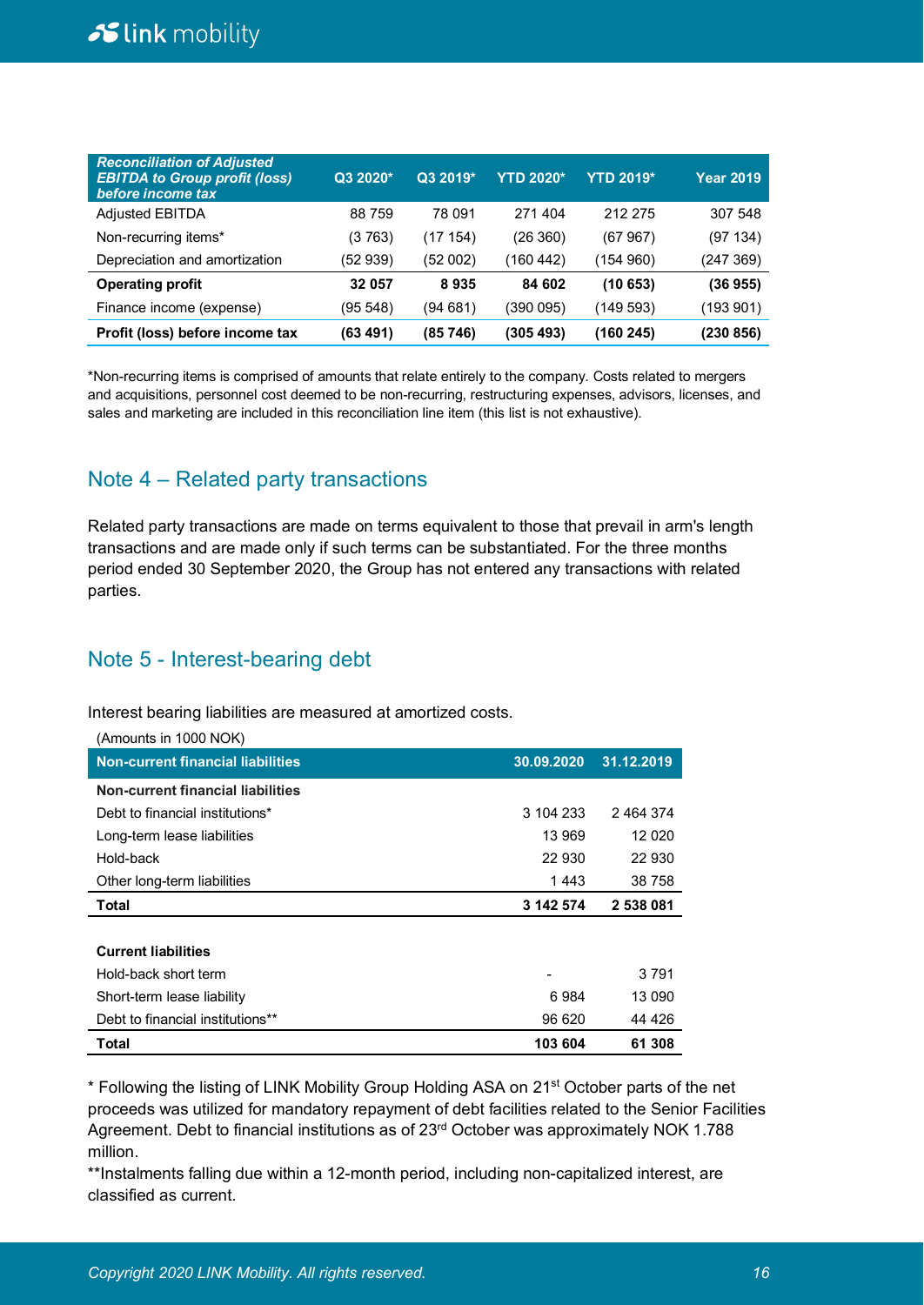The fair value of borrowings is estimated to approximate their fair value.

LINK Mobility Pecunia AS (hereafter "Pecunia") entered into a Senior Facilities Agreement on 27 September 2018 (the "SFA"). The SFA provided Pecunia with a EUR 119 million (Facility B - EUR) and a NOK 755 million (Facility B - NOK) committed acquisition finance, utilized by the Pecunia in connection with the acquisition of all the shares in LINK Mobility Group AS in October 2018. Furthermore, the SFA provides additional committed financing, with a EUR 85 million capital expenditure facility and a EUR 25 million revolving credit facility for working capital needs. In FY2019, EUR 15 million of the revolving credit facility was converted into an overdraft facility.

Net currency exchange gains or losses for the periods presented are largely influenced by foreign currency effects related to the outstanding borrowings denominated in Euro.

#### **Covenants**

Under the terms of the Group's SFA borrowing facilities, the Group is required to comply with the financial covenants as described in note 18 to the consolidated annual report for 2019 at the respective quarterly test dates.

The first test date of the maintenance covenants was 30 June 2019. The Group has complied with these covenants on all test dates including 31 December 2019, 31 March 2020, and 30 June 2020. For 31 December 2019 and 31 March 2020, the consolidated total net debt was 7.03 times LTM Consolidated EBITDA (as defined in the Group's SFA) compared to the term of loan agreement of 8.50:1 and 11.50:1. For 30 June 2020, the consolidated net debt was 6.84 times LTM Consolidated EBITDA compared to the term of loan agreement of 8.00:1 and 11.00:1. For September 2020, the consolidated net debt was 6.70 times LTM Consolidated EBITDA compared to the term of loan agreement of 7.50:1 and 11.00:1.

Following the repayment of debt after IPO LINK have estimated that the consolidated net debt was 1.96 times LTM Consolidated EBITDA calculated in accordance with terms of the SFA.

#### **Collateral**

In connection with the SFA, Lucid Trustee Services Limited (as security agent under the SFA) has been granted certain guarantees and security interests for the benefits of the SFA lenders.

These securities include, with some carve-outs and exceptions due to local regulations and otherwise pursuant to the agreed security principles set out in the SFA: (i) security over the shares in any subsidiary deemed material pursuant to the SFA; (ii) non-blocking charges over material bank accounts held by LINK Mobility Pecunia AS (the Company) and any subsidiary deemed material pursuant to the SFA; and (iii) security over material intra-group loans between the Company and LINK Mobility Group AS and between the Company and its parent company, LINK Mobility Group Holding ASA.

Furthermore, all direct or indirect subsidiaries of the Company which is deemed to be a material subsidiary (as defined in the SFA) have, or will if such material threshold is met in the future, accede to the SFA as guarantors. Each guarantor guarantees the performance of the borrowers and the other guarantors' performance under the SFA on a joint and several basis, however subject to any local law restrictions. Additionally, the SFA includes an annual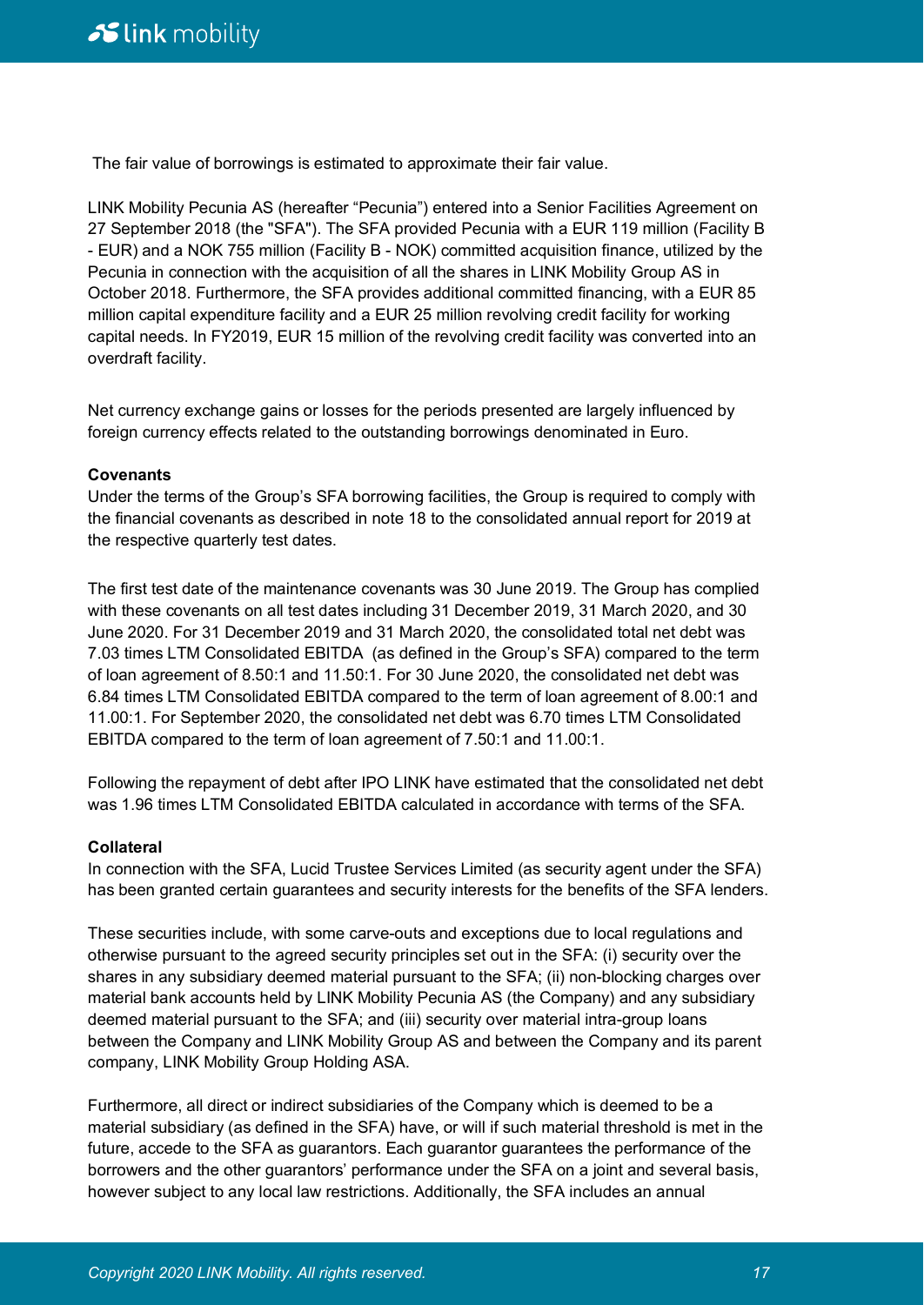guarantor coverage test ensuring that if the guarantors' consolidated EBITDA is less than 80% of the group's consolidated pro forma EBITDA, additional subsidiaries will have to accede to the SFA as guarantors in order to increase the guarantors' consolidated EBITDA to be above the 80% threshold. Such additional acceding subsidiaries must provide collateral as if they were deemed a material subsidiary pursuant to the SFA.

### Note 6 – Events after the reporting period

#### **Listing of LINK Mobility Group Holding ASA**

LINK Mobility Group Holding ASA applied for listing of its shares on the Oslo Stock Exchange on 13 October 2020. On 21 October 2020, conditional trading of the shares commenced. The listing has an impact on cash and cash equivalents, equity, and interest-bearing debt after the balance sheet date.

The below table gives an overview of the estimated funds flow and net proceeds from the listing:

| (amounts in NOK 1000)              | <b>NOK</b>    |
|------------------------------------|---------------|
| Issue of ordinary shares           | 2 500 400     |
| <b>Transaction costs</b>           | (140000)      |
| Net proceeds from issue            | 2 360 400     |
| Repayment of interest-bearing debt | $(1400000)^*$ |
| Redemption of preference shares    | (413620)      |
| <b>Proceeds</b>                    | 546780        |

\* Certain transaction expenses have not been included as they are still not accurately quantified and foreign currency will also affect final figures. The presentation above is an estimate only.

The remaining net proceeds will be used to finance LINK's growth strategy, including acquisitions, investments in go-to-market initiative and continuing expansion of the CPaaS platform.

#### **Equity**

The offering consisted of (i) an offer of up to 53,200,000 new shares, each with a nominal value of NOK 0.005, to raise gross proceeds of up to approximately NOK 2,500 million and (ii) an offer of up to 74,500,000 sale shares, all of which are existing, validly issued and fully paid registered shares with a nominal value of NOK 0.005 each, offered by the selling shareholders. The offer price at which the shares were sold was NOK 47.00 per offer share.

LINK has used approximately NOK 0.41 billion to repay the outstanding amount for the redemption of the preference shares.

The offering consisted of an institutional offering and a retail offering. These are offerings to institutions and to the public, respectively.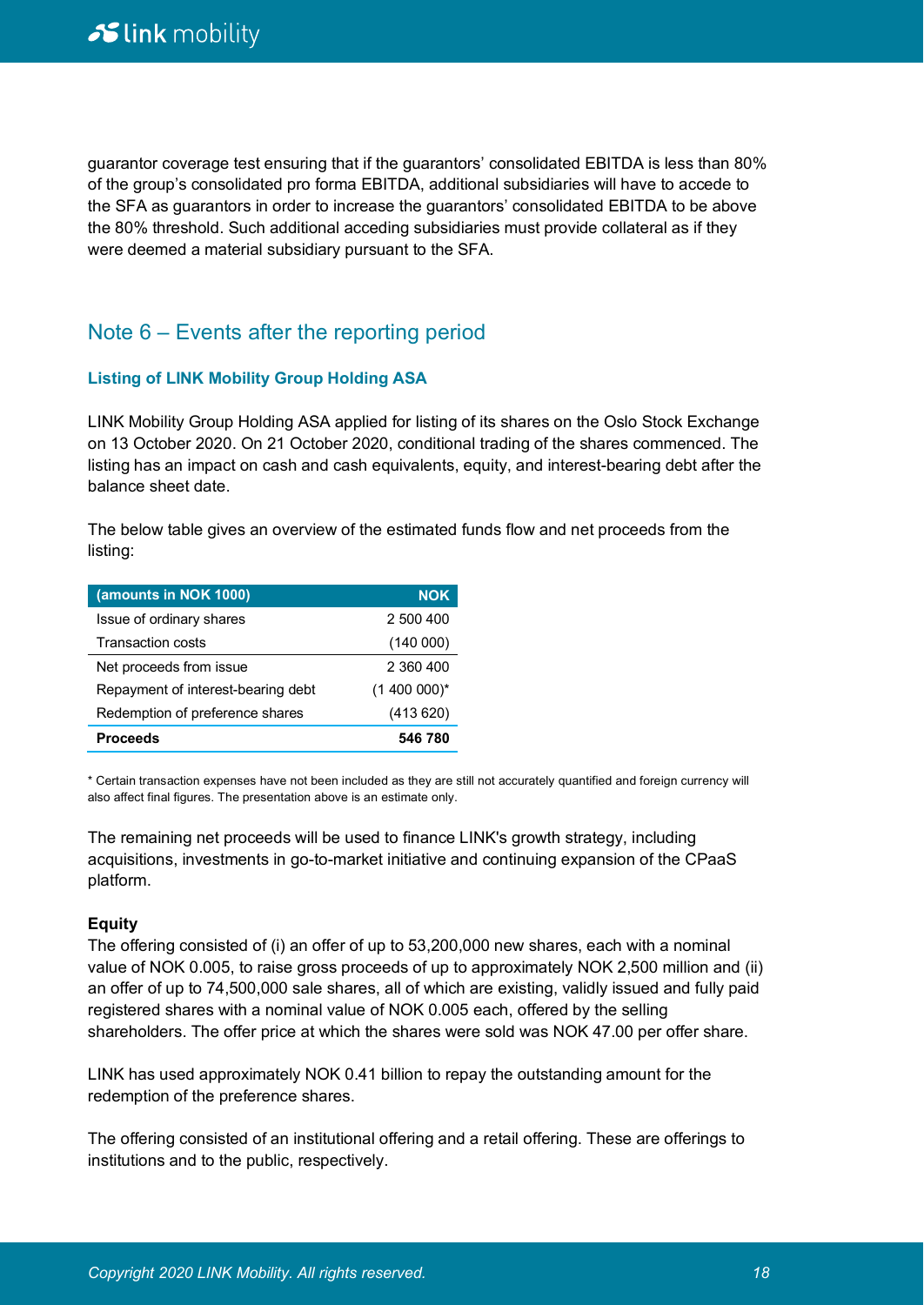As part of the listing, a management incentive program has been implemented; it consists of restricted stock units (RSU) and a long-term incentive plan (LTI) and replaces the previous cash-based management incentive program.

#### *RSU*

The RSU's will be exercisable into ordinary shares as follows; (i) 40% upon the first anniversary of the listing, (ii) 30% upon the second anniversary of the listing, and (iii) 30% upon the third anniversary of the listing.

#### *LTI*

The LTI program is capped at 10,000,000 share options that can be granted by the Board of Directors with 20% of the program annually over a five-year period. The first possible grant can take place in connection with the listing and the Board of Directors granted 2,000,000 share options on 21 October 2020.

Both the RSU and LTI will have a dilutive effect on earnings per share (EPS).

#### **Interest-bearing debt**

LINK has used approximately NOK 1.4 billion of the net proceeds of the offering to repay debt as a mandatory prepayment obligation on the SFA.

| (Amounts in 1000 NOK)<br><b>Non-current financial liabilities</b> |           | 23.10.2020 30.09.2020 |
|-------------------------------------------------------------------|-----------|-----------------------|
| Non-current financial liabilities                                 |           |                       |
| Debt to financial institutions*                                   | 1 753 547 | 3 104 233             |
| Total                                                             | 1 753 547 | 3 104 233             |

#### **Estimated leverage ratio post offering**

The below table illustrates the expected leverage ratio post offering calculated in accordance with the terms of the SFA

| (amounts in NOK 1000)       | <b>NOK</b> |
|-----------------------------|------------|
| Proceeds                    | 546 780    |
| Cash and cash equivalents   | 510 908    |
| Sum                         | 1 057 688  |
| Gross debt*                 | (1787990)  |
| Consolidated total net debt | (730 302)  |
| Leverage ratio              | 1.96       |

\* Debt amount deviates from amount for debt to financial institutions in balance sheet due to conversion rate applied and inclusion of non-contingent holdbacks and partly contingent earn-out amounts related to acquisitions according to SFA terms.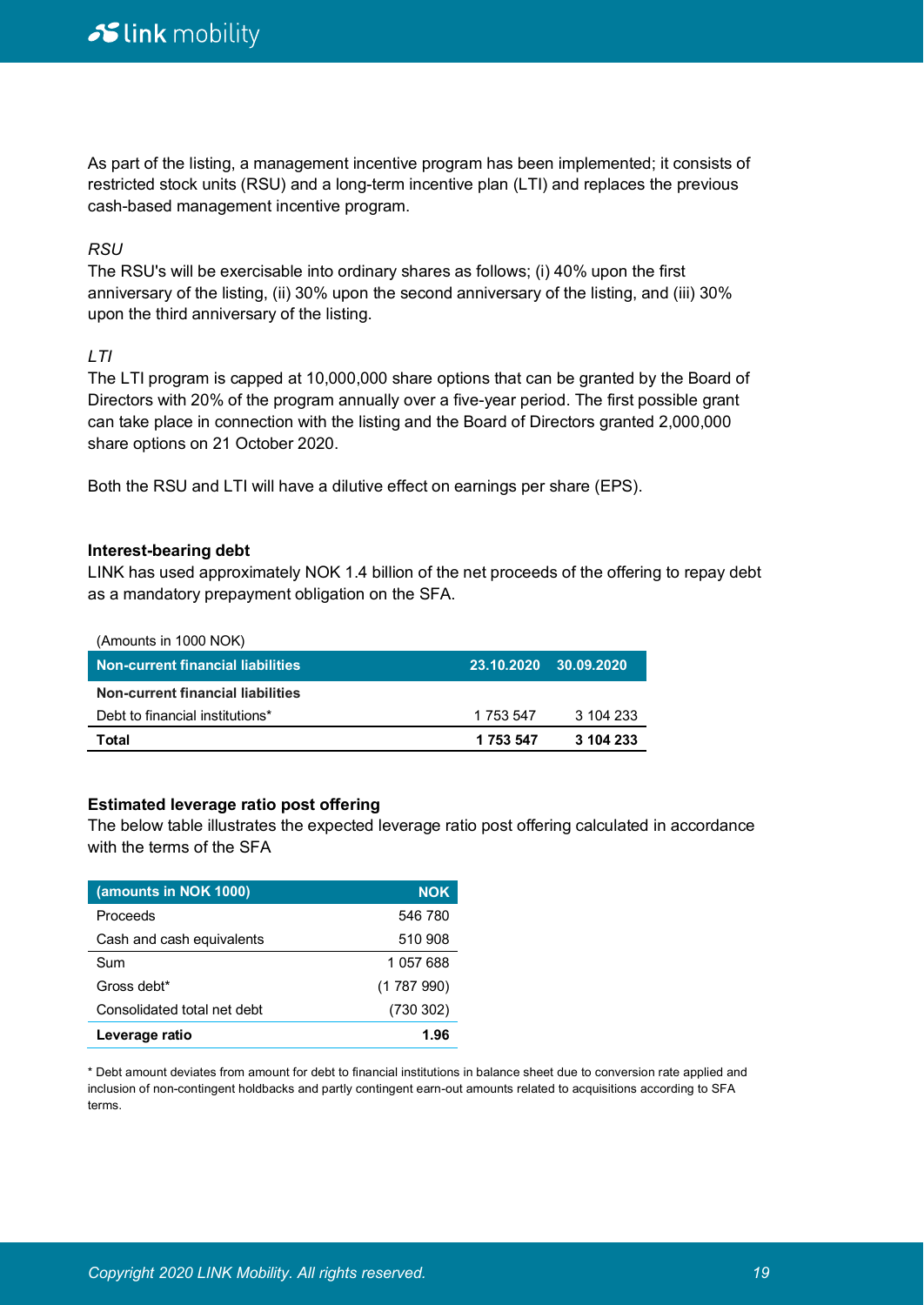#### **Acquisition of websms, Graz, Austria**

On 16th November 2020, LINK announced signing and closing of the acquisition of the Austrian CPaaS companies SMS.AT and ATMS operating under the WebSms brand. WebSms holds an MNO license in Austria, and is considered the local market leader, with more than 5.000 enterprise clients. WebSMS also has significant business in Germany and Switzerland.

The agreed enterprise value of WebSms is EUR 53.8 on a cash-free and debt-free basis and assuming a normalized level of working capital. The purchase price is based on a multiple of 10.5 times LTM June 2020 adjusted EBITDA. Additional profitability increase of EUR 650.000 is expected in 2021 from synergies bringing the multiple down to 9.4

The acquisition was settled with 60 percent in cash, 30 percent in LINK shares, and 10 percent in escrow.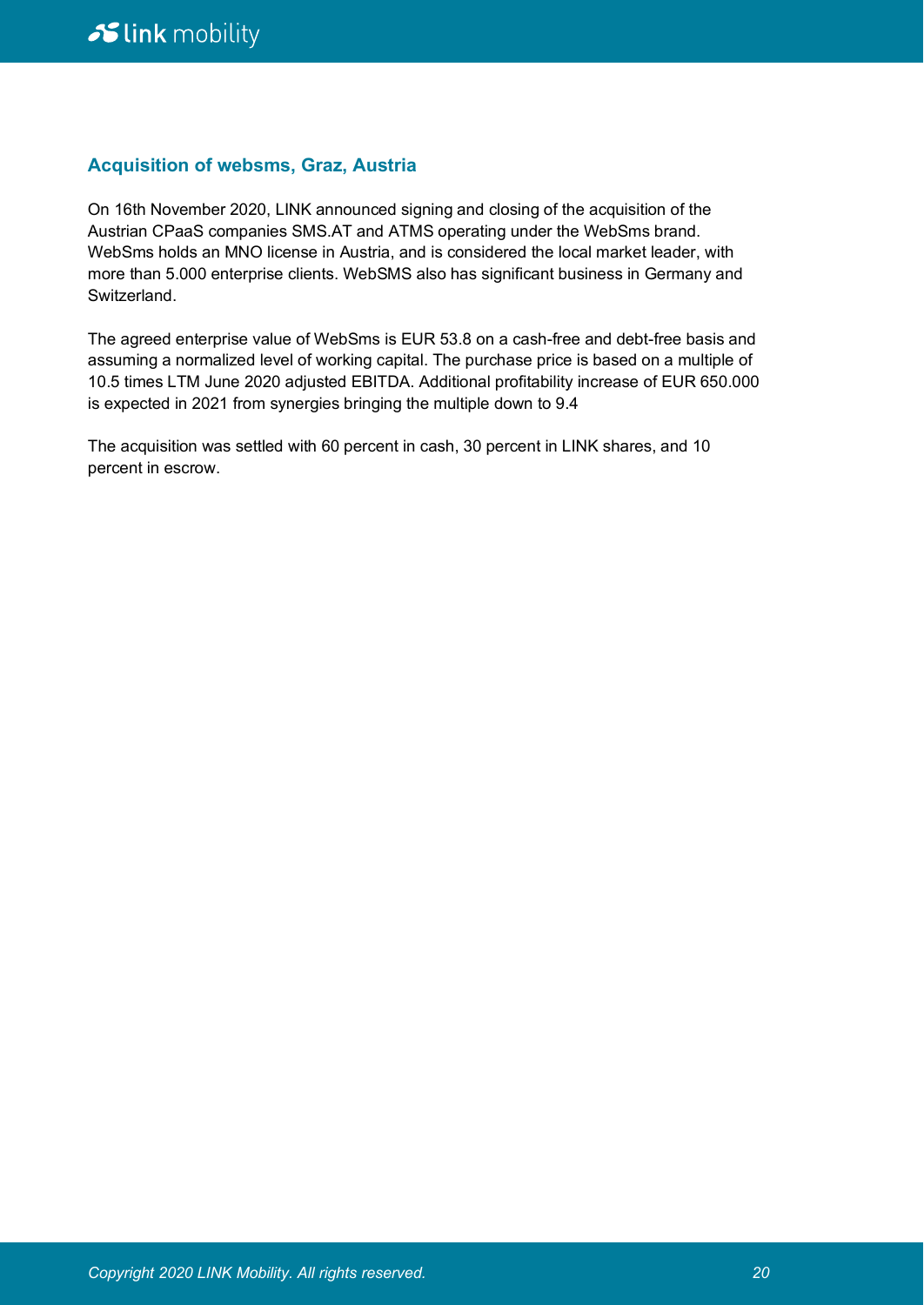## ALTERNATIVE PERFORMANCE MEASURES ("APM'S")

The financial information in this report is prepared under International Financial Reporting Standards (IFRS), as adopted by the EU. To enhance the understanding of LINK's performance, the Group presents several alternative performance measures ("APM's"). An APM is defined by the European Securities and Markets Authority (ESMA) guidelines as a financial measure of historical or future financial performance, financial position, or cash flows, other than a financial measure defined or specified in the applicable financial reporting framework (IFRS).

Below, LINK presents certain APMs, including gross margin, EBITDA, adjusted EBITDA and adjusted EBITDA margin. APMs such as EBIT and EBITDA are commonly reported by companies in the markets in which LINK competes and are widely used by investors when comparing performance on a consistent basis without regard to factors such as depreciation and amortization, which can vary significantly, depending upon accounting methods (particularly when acquisitions have occurred) or based on non-operating factors.

LINK uses the following APMs:

#### **GROSS PROFIT**

Gross Profit means revenues less direct costs of services rendered.

#### **Adjusted EBITDA**

Adjusted EBITDA means EBITDA adjusted by expenses related to significant one-time, nonrecurring events such as acquisitions and restructuring activities, legal advisors, and sharebased compensation. LINK has presented adjusted EBITDA in the consolidated statement of profit and loss because management believes the measure provides useful information regarding operating performance.

#### **Adjusted EBITDA margin**

Adjusted EBITDA margin is presented as adjusted EBITDA as a percentage of operating revenues in the respective periods.

#### **EBITDA**

EBITDA means earnings before interest, taxes, amortization, depreciation, and impairments. LINK has presented EBITDA in the consolidated statement of profit and loss because management believes that the measure provides useful information regarding the Group's ability to service debt and to fund capital expenditures and provides a helpful measure for comparing its operating performance with that of other companies.

#### **EBIT**

EBIT means earnings before interest and taxes. EBIT is a performance measure applied to express profitability of operating activities.

See below for a reconciliation of EBIT to Adjusted EBITDA, and adjusted EBITDA margin.